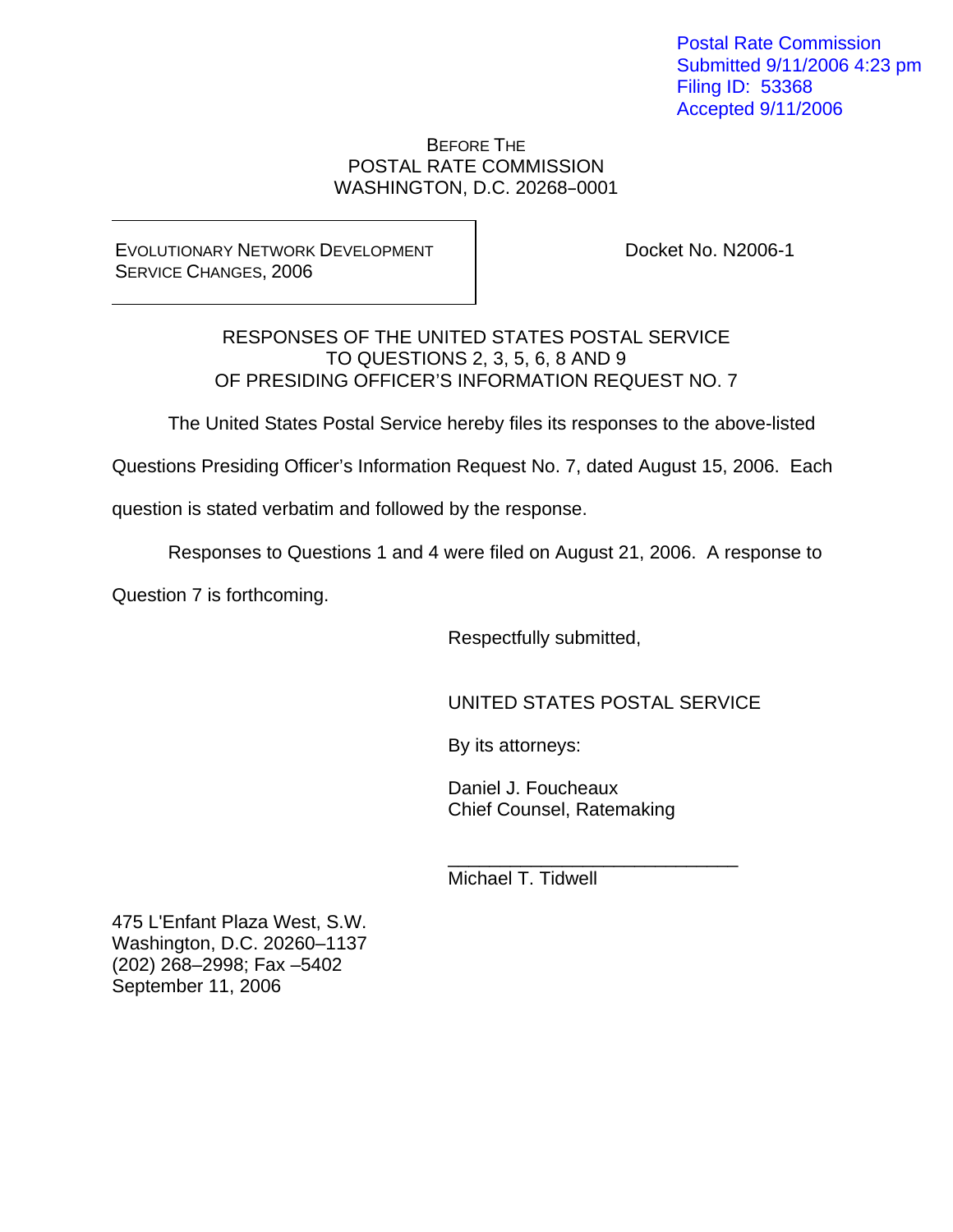**2.** The END Independent Verification & Validation (IV&V) Team Draft Report, says [o]ther than an assumption made with respect to the cost per square foot of expanding a facility, the Optimization Model does not take into consideration the capital investments that may be required for any new equipment, relocation of assets, or retrofitting of facilities. These investment decisions will need to be weighed against potential savings as part of the normal capital investment process.

Supplemental Response of the United States Postal Service to Presiding Officer's Information Request No. 4, Question 6.c., states,

The End models look at total network costs/savings that result from the systemic network change prescribed by the concept being modeled, not individual components of that concept. The estimated savings that could be attributed to the theoretical network … is approximately \$ 750 million.

- a. Is this estimated savings amount net of all costs incurred to convert the current network to the future network?
- b. Does this amount represent a one-time or an annual savings?
- c. How was the \$ 750 million figure derived? For example, is it the sum of estimated savings for each individual mail processing operation at each facility that undergoes consolidation?

# **RESPONSE:**

a. No, as previously stated in response to POIR 4 Question 6(c), any capital

investment would be required to follow existing procedures for approval.

- b. Annual savings.
- c. No. The \$750 million is the difference between the total operating cost of the

existing and proposed future networks.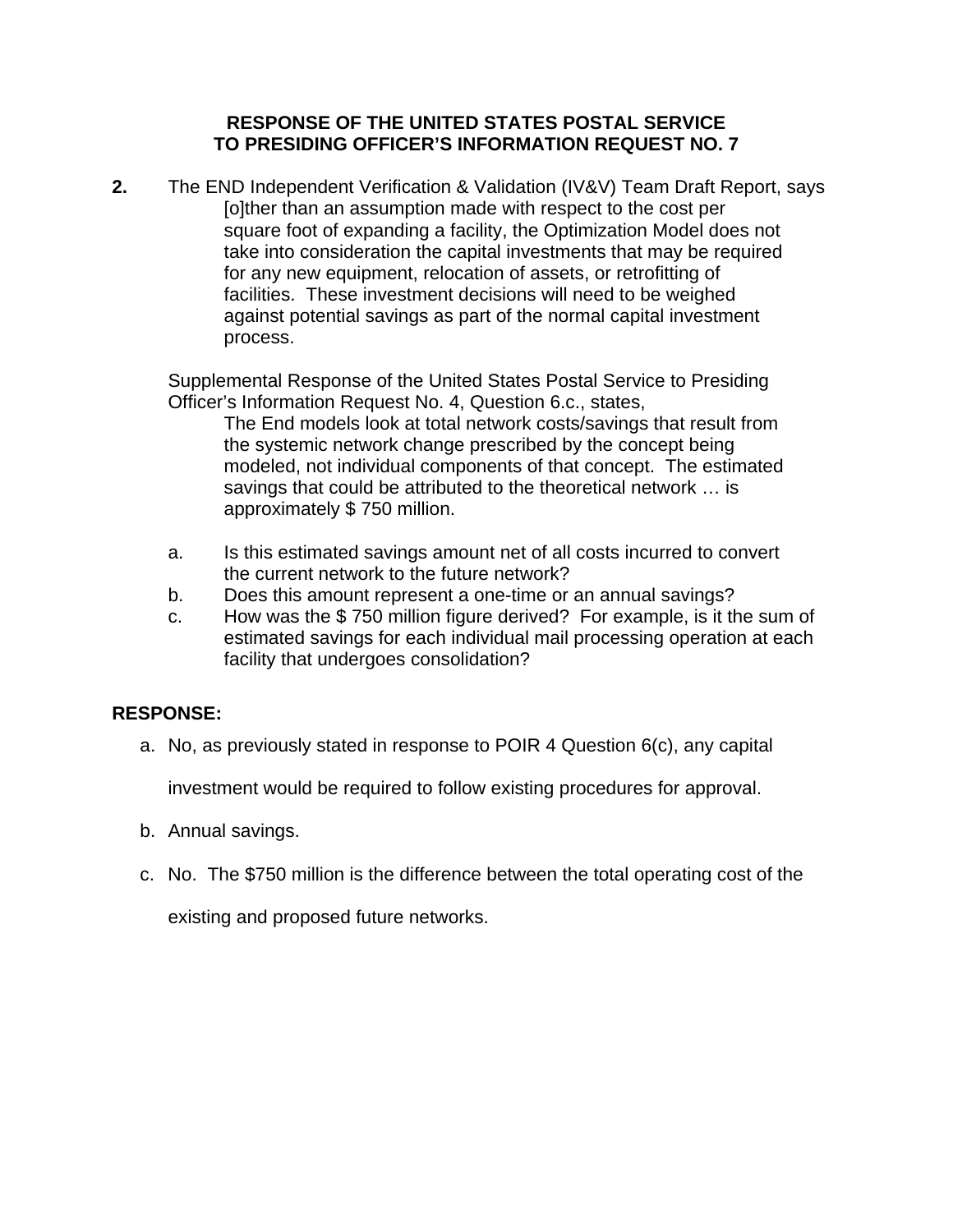**3.** During the hearing on July 18, 2006, witness Shah said, "[t]he 100 [possible Regional Distribution Centers (RDCs)] is an upper boundary range based on the constraints the organization faces in terms of capital." Tr. 2/173.

- a. How much capital does the Postal Service estimate would be required to convert 100 facilities to RDCs?
- b. Is there a difference between the estimated average cost of converting a P&DC to an RDC and the estimated average cost of converting a BMC to an RDC? If so, what is the difference?

# **RESPONSE:**

a. To clarify that response, the capital constraints may require the Postal Service to

have more, not fewer RDCs than those modeled. If capital constraints limit

investments, the number of RDCs will increase, reducing the level of

consolidation to allow the operations to fit in existing space.

b. While the Postal Service does not have estimates of the cost of converting

P&DCs to RDCs, it would be safe to assume that, in most cases the BMC

conversion would cost more, given the size and type of fixed equipment in BMCs.

However, much of the BMC revitalization work would be required whether or not

the BMC was converted to an RDC or not.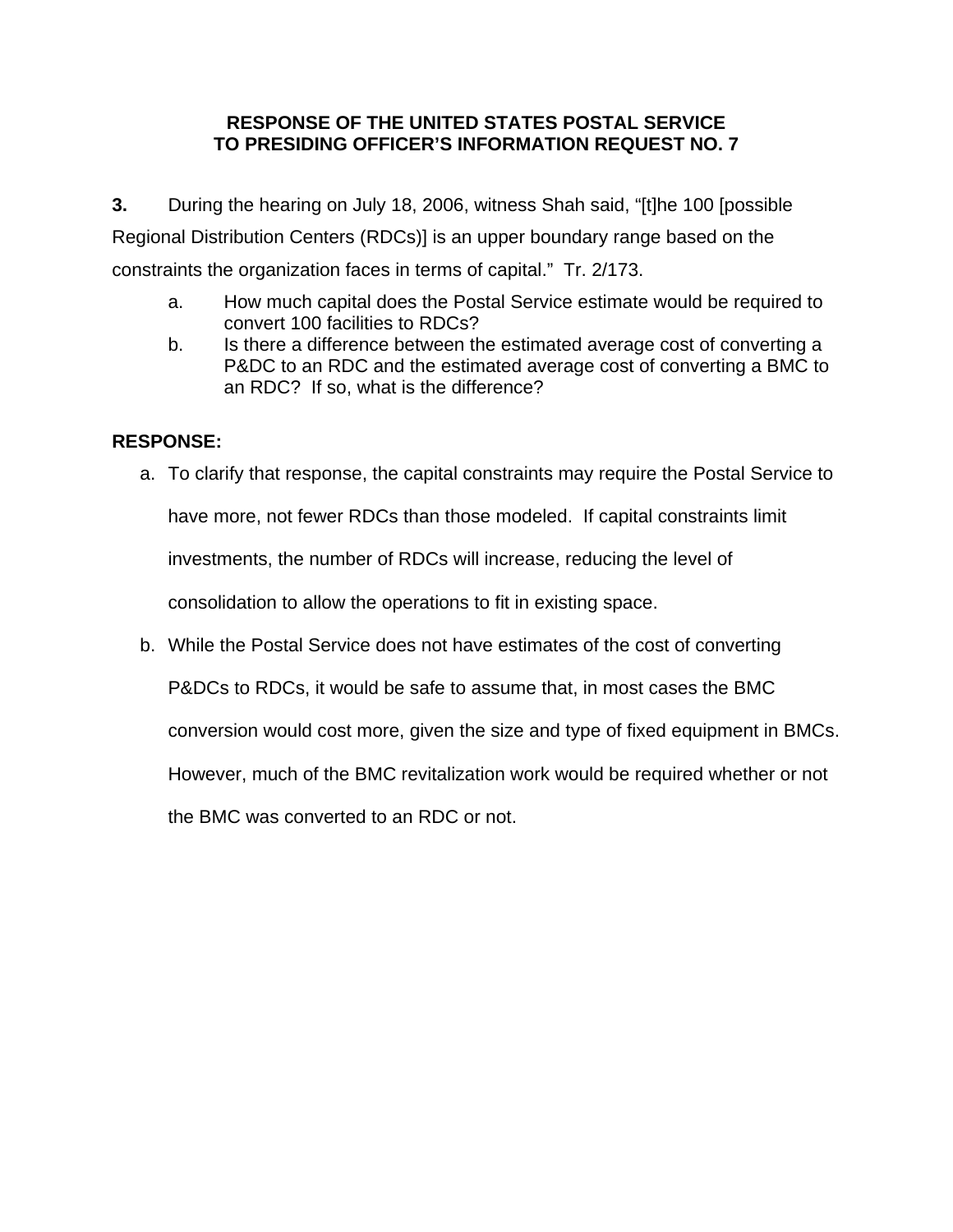**5.** Please provide a detailed audit trail (i.e., a step-by-step process, including cites to sources) showing how the Postal Service derived the three linear cost equations for the AFSM-100, and the three linear cost equations for the manual flats operation, provided in response to Presiding Officer's Ruling No. N2006-1/23, from the corresponding equations at pages 42-44 of witness Bozzo's testimony in Docket No. R2005-1. Please provide a similar audit trail for the three linear equations for the APPS operation that was provided in response to Presiding Officer's Ruling No. N2006-1/23. Please identify the datasets that were used, how the TPH cut-offs for small, medium, and large operations were determined, and how the costs in dollars were estimated.

# **RESPONSE**

A. THE STEP BY STEP PROCESS FOR CALCULATING THREE PIECE LINEAR APPROXIMATION FOR THE AFSM 100 EQUATION

Step 1: Obtain estimated coefficients for the equation.

The estimated coefficients for the AFSM 100 nonlinear equation were obtained from

witness Bozzo in a document entitled, "NIA-Results.doc." They are reproduced below:

| Variable                    | Coefficient |
|-----------------------------|-------------|
| <b>InTPH</b>                | $-1.08399$  |
| InTPH SQ                    | 0.044006    |
| <b>TREND</b>                | 0.069896    |
| <b>TREND SQ</b>             | $-1.14E-03$ |
| In DEL. POINTS              | 17.3708     |
| In DEL.PONTSS SQ            | $-0.627112$ |
| In CAPITAL                  | 0.179482    |
| In CAPITAL sq               | 0.05302     |
| In WAGE                     | 2.9987      |
| In WAGE SQ                  | 0.172177    |
| InTPH * TREND               | $-4.64E-03$ |
| InTPH * In DEL. POINTS      | 0.061612    |
| InTPH * LN CAPITAL          | 0.025865    |
| InTPH * In WAGE             | $-0.199126$ |
| TREND * In DEL, POINTS      | 9.11E-03    |
| <b>TREND * LN CAPITAL</b>   | $-6.63E-03$ |
| TREND <sup>*</sup> In WAGE  | $-0.025366$ |
|                             |             |
| In DEL. POINTS * In CAPITAL | $-0.11992$  |
| In DEL. POINTS * In WAGE    | 0.089783    |
| In CAPITAL * LN WAGE        | $-0.123631$ |
| QTR2                        | 8.35E-03    |
| QTR3                        | 2.64E-03    |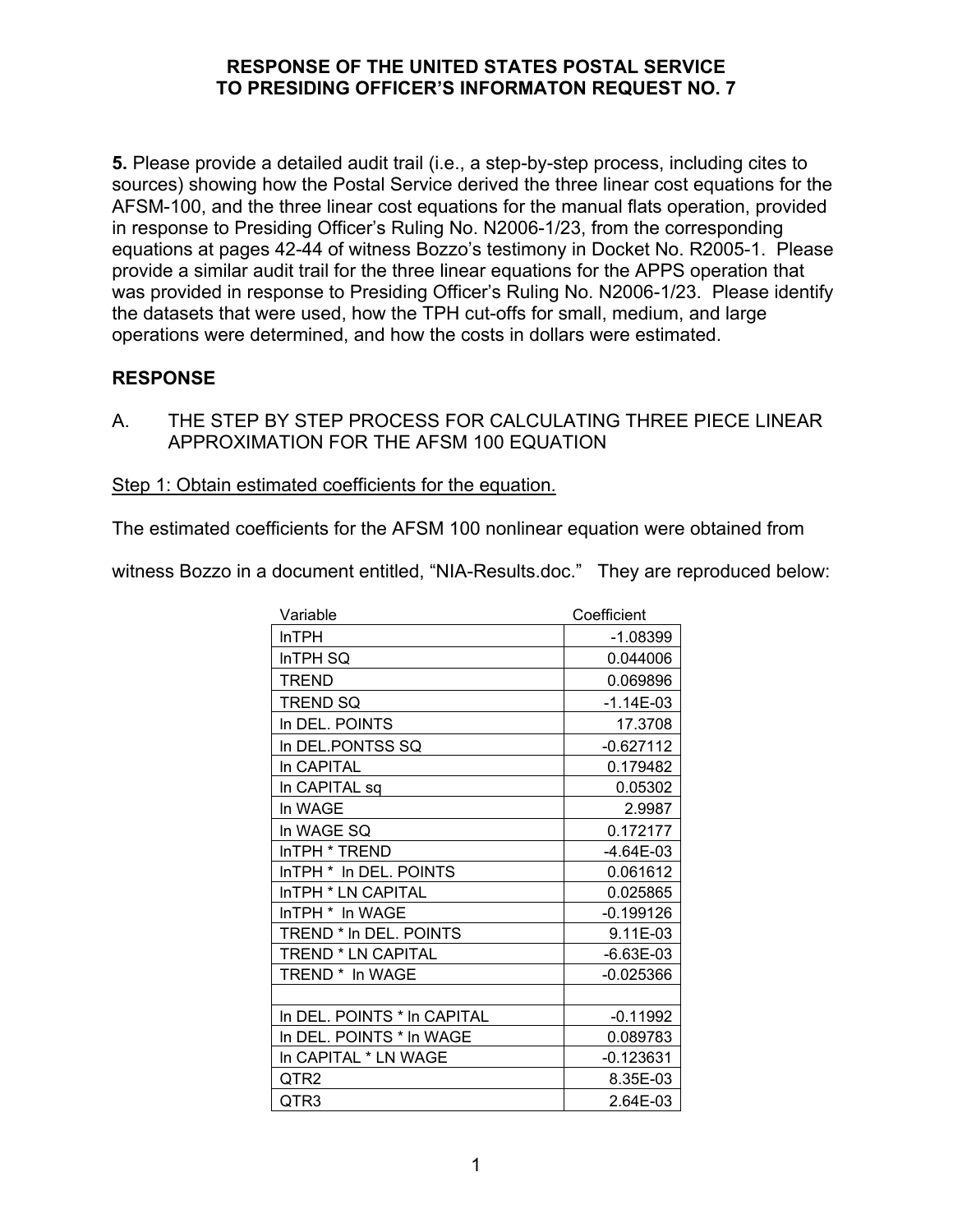| QTR4           | $-7.29E - 03$ |
|----------------|---------------|
| $InTPH -1$     | $-0.826931$   |
| $In$ TPH $-2$  | 0.688921      |
| $In$ TPH $-3$  | 0.332239      |
| $In$ TPH $-4$  | 0.022793      |
| InTPH SQ-1     | 0.046321      |
| In $TPH$ SQ -2 | $-0.031016$   |
| InTPH SQ-3     | $-0.013082$   |
| InTPH SQ-4     | $-6.72E - 04$ |

Step 2: Calculate form of the equation in levels.

The form of the AFSM 100 equation estimated by witness Bozzo is translog. This means the equation has following general form:

 $\ln y$  =  $\ln \alpha$  +  $\beta_1 \ln x$  +  $\beta_2 \ln x^2$  +  $\beta_3 \ln z$  +  $\beta_4 \ln z^2$  +  $\beta_5 \ln x \ln z$ .

Where y is hours, x is piece handlings and z represents the other non-workload variables. Note that deriving the linear approximation requires using only those variables that involve workload. In addition, the END model is in levels, not logs, so the translog equation must be expressed in levels using anti-logs. Thus, the initial expressions required for deriving the linear approximation is given by:

$$
y = e^{(\ln \alpha + \beta_1 \ln x + \beta_2 \ln x^2 + \beta_5 \ln x \ln z)}.
$$

Using the rules for the exponential function allows one to simplify the expression:

$$
y=e^{(\ln\alpha)}e^{(\beta_1\ln x+\beta_2\ln x^2)}e^{(\beta_5\ln x\,\ln z)},
$$

or:

$$
y = \alpha \; x^{\beta_1} \; \, x^{(\beta_2 \ln x)} \; \, x^{(\beta_5 \ln z)}.
$$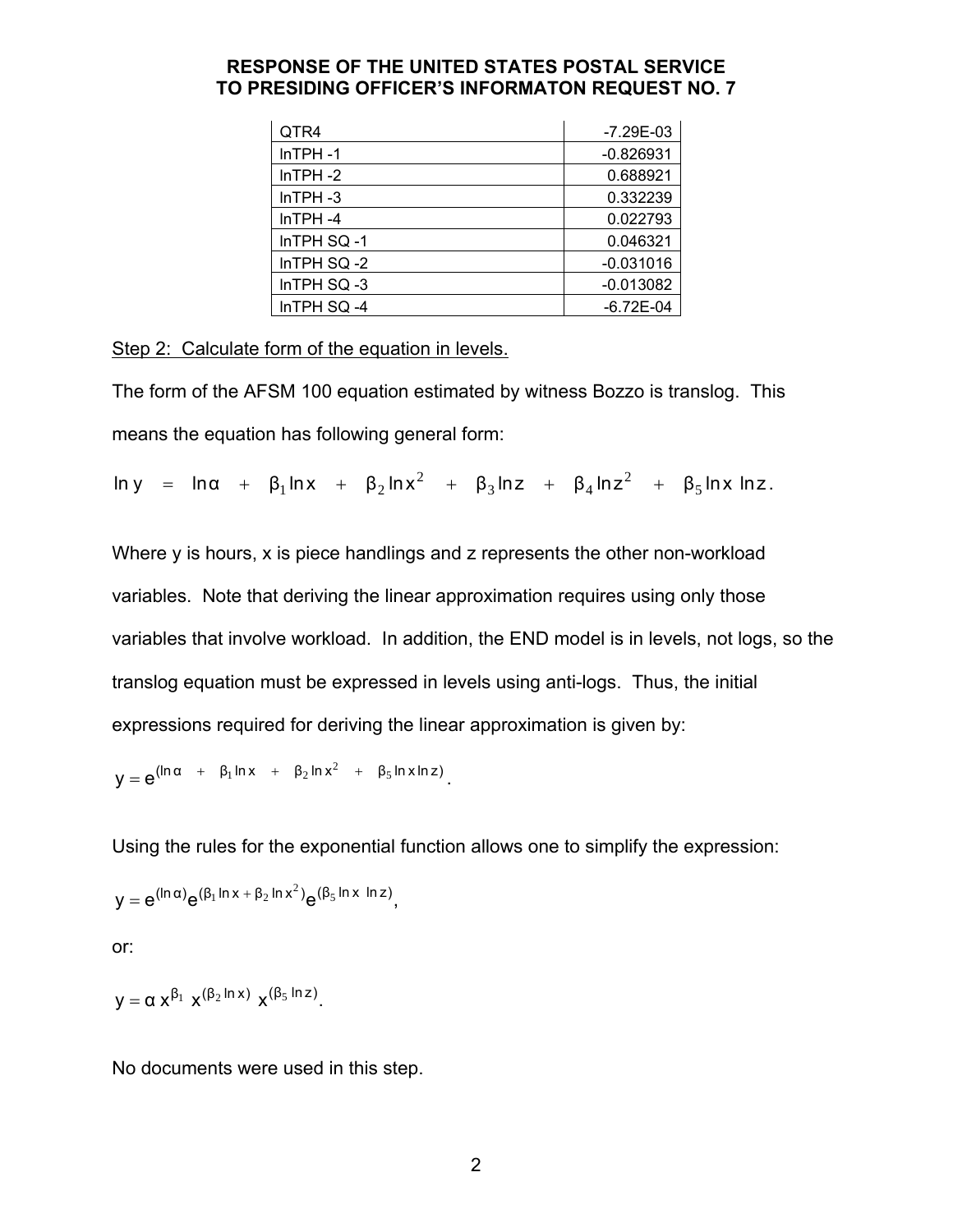### Step 3: Identify ranges for each of the 3 approximations.

The ranges for the "small," "medium," and "large" operations are based upon the MODS data for 2004 for the operation. The average quarterly values for piece handlings for the MODS facilities included in the END model were arrayed from smallest to largest. Then the 5%, 25%, 50%, 75% and 95% values were identified. Those values are provided below:

| <b>Distribution</b> |              |
|---------------------|--------------|
| <b>Point</b>        | <b>Value</b> |
| 5%                  | 9.046.7      |
| 25%                 | 13,928.6     |
| 50%                 | 24,587.6     |
| 75%                 | 41,511.4     |
| 95%                 | 71,797.3     |

The three ranges are then defined as follows:

"Small" 5% to 25%

"Medium" 25% to 75%

"Large" 75% to 95%

No documents were used in this step.

## Step 4: Calibrate equation to operational data.

The AFSM 100 equation has the following nonlinear form, in levels, in the workload variable:

$$
y=\alpha\; x^{\delta_1}\; x^{\delta_2\ln x}\quad x^{\delta_3t}\;\prod_{i=1}^4 x^{(\delta_{i+3}\ln z_i)}.
$$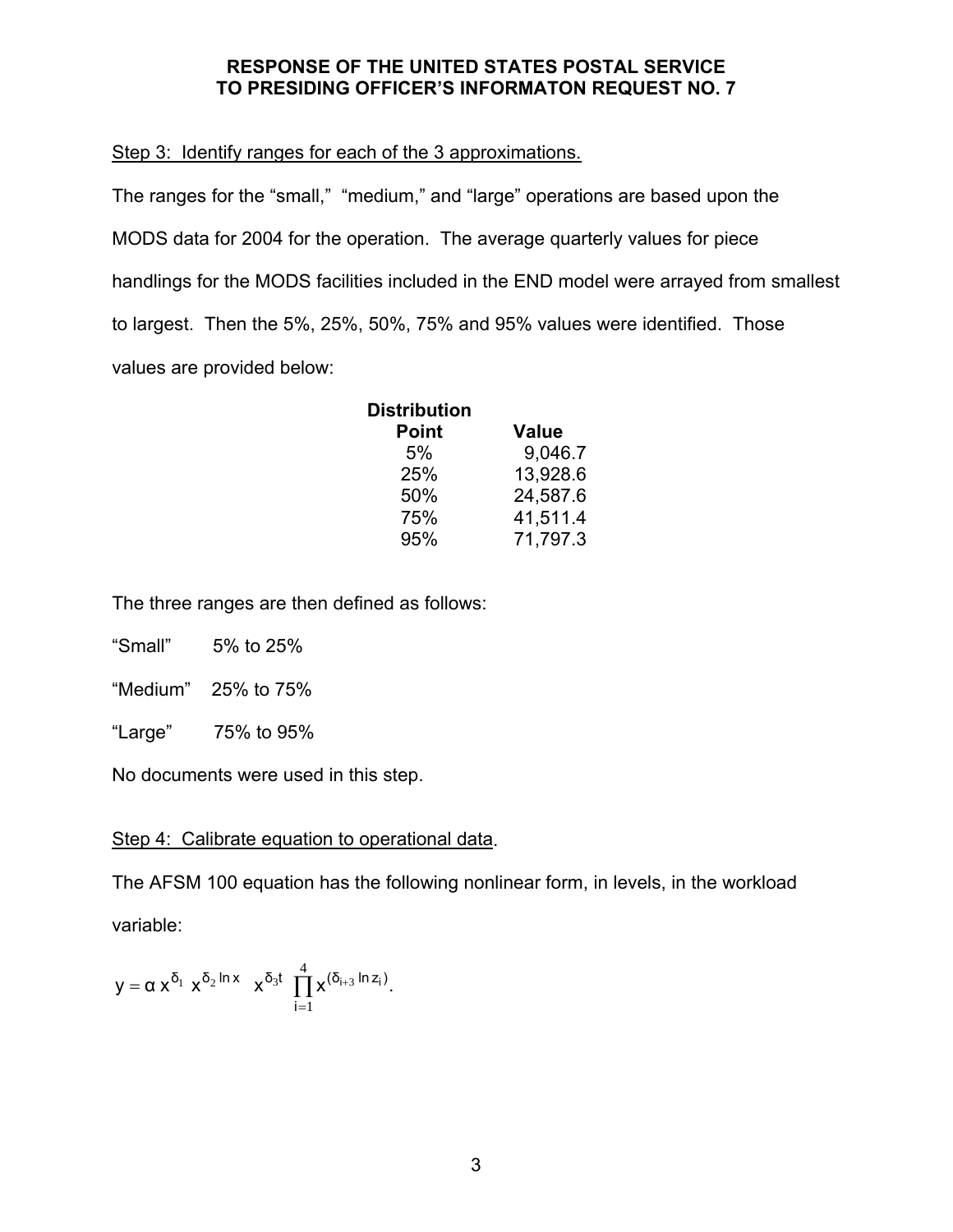Where x is piece handlings, t is the time trend and the components of the z vector are wages, capital, delivery points, and the manual ratio. Once the form of the equation is established, it can be calibrated. The first step in the calibration is to center the overall equation on the 2004 workload data for the operation. This is done by entering mean values for the various z variables and the median value for piece handlings into the equation and computing the implied value for hours. This implies a corresponding value for productivity (x/y).

Calibration then requires adjusting the value for  $\alpha$  until the projected productivity at the median level of piece handlings closely approximates the value of productivity found by taking the ratio of median x to median y. Of course, this provides a projected value for y which is quite close to median y.

No documents were used in this step.

#### Step 5: Calculate variable coefficients for each of the three ranges.

A linear approximation, by definition, has a constant slope. That slope measures how time and, therefore, cost varies with workload. Thus, a single value must be calculated for the slope of the linear approximation. That value is termed the "variable" coefficient. To calculate the variable coefficient, a level of granularity for each range must be established. A granularity of twenty steps was chosen. This means the calculation of the overall variable coefficient will depend upon the calculation of the marginal time for twenty changes in values within each range. Note that marginal times can only be calculated for changes in piece handlings, by definition. The twenty individual steps are

4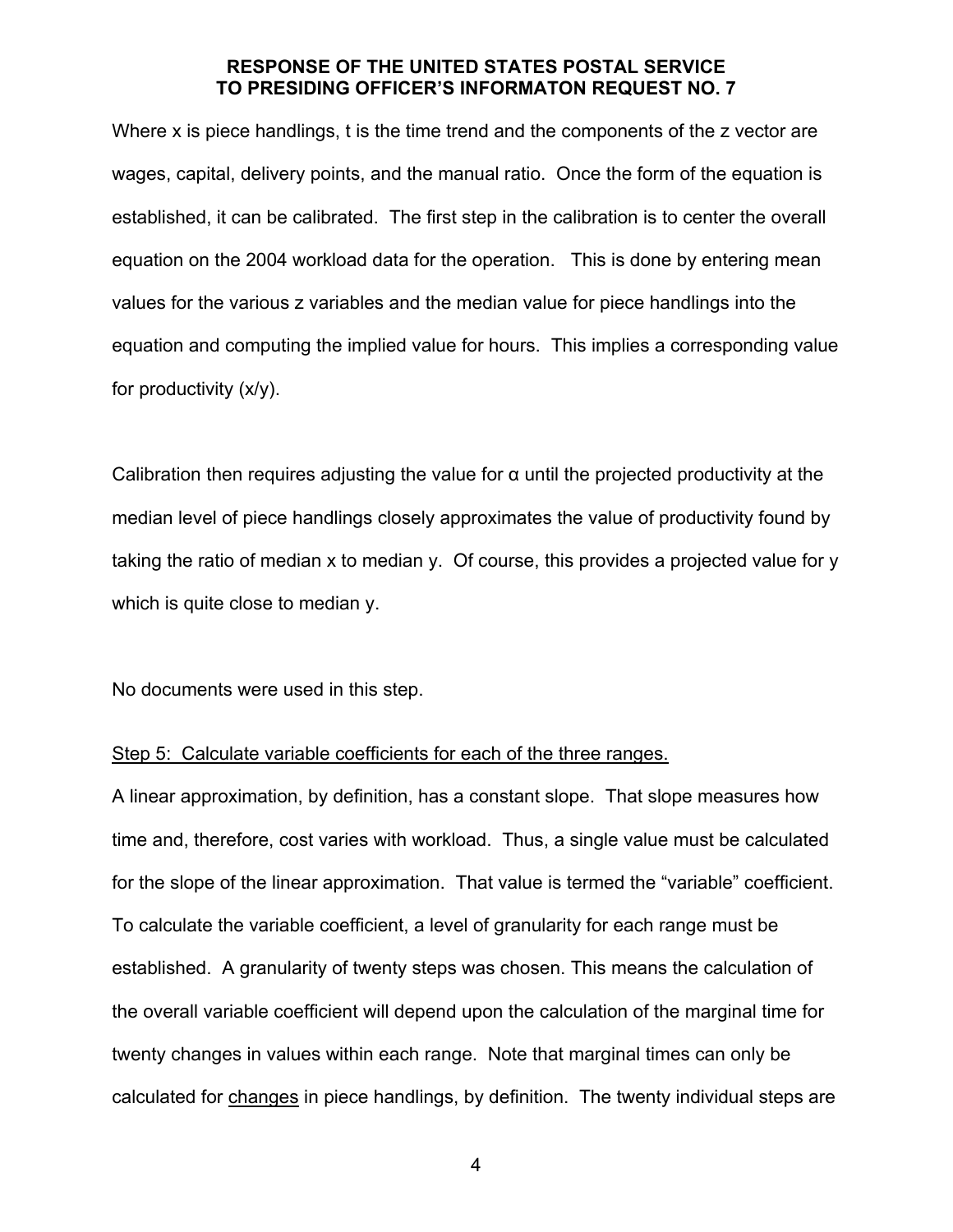calculated in the same way for each range. They are calculated according to the following formula:

$$
\sigma_i \quad = \quad \frac{\text{Max}_j - \text{Min}_j}{20}
$$

This formula produced the following steps for each of the ranges:

| Range  |         |
|--------|---------|
| Small  | 244.1   |
| Medium | 1,379.1 |
| Large  | 1,514.3 |

Once the steps have been calculated, the marginal times can then be calculated for all three ranges. In other words, twenty marginal times were calculated for the small range, 20 marginal times were calculated for the medium range, and 20 marginal times were calculated for the large range. The variable coefficient for a range is simply the average of the twenty calculated marginal times within that range. Below are the calculated coefficients for each of the three ranges for the AFSM 100 equation:

|        | <b>Variable</b>    |
|--------|--------------------|
| Range  | <b>Coefficient</b> |
|        |                    |
| Small  | 0.3272             |
|        |                    |
| Medium | 0.2363             |
|        |                    |
| Large  | 0.1825             |

These coefficients measure marginal hours per additional 1000 piece handlings.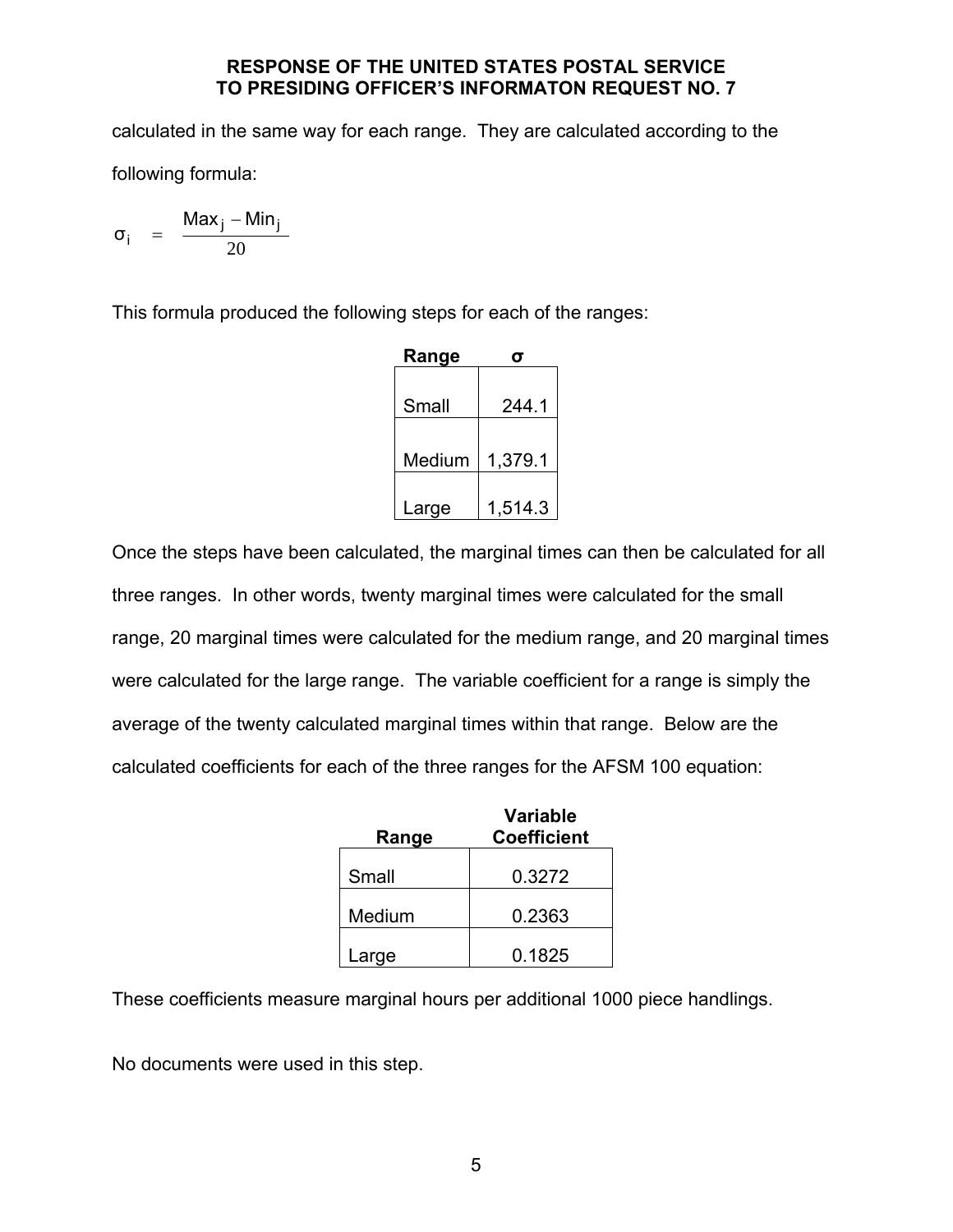## Step 6: Calibrate the core coefficient for each range.

Once the variable coefficients have been calculated, the "intercept" or core coefficient must be calibrated for each of the three approximations. This calibration is done in a manner similar to the initial calibration of the overall nonlinear equation. Within each range, the total hours associated with the various levels of piece handlings were projected by using the variable coefficient. Then, for the central value of piece handlings for each range, this projected value (based upon the linear approximation) was compared with the value projected from the nonlinear equation. The difference between the two was used to establish the core coefficient. Note that core coefficients were required to end in either a "0" or a "5" to emphasize the fact that these are calibrated values that have no foundation apart from what is already embodied in the nonlinear equation. The calibrated core coefficients for the AFSM 100 are given below:

|        | Core               |
|--------|--------------------|
| Range  | <b>Coefficient</b> |
|        |                    |
| Small  | 5,160              |
|        |                    |
| Medium | 6,525              |
|        |                    |
| Large  | 8,460              |

No documents were used in this step.

# Step 7: Convert Time Values to Dollar Values.

The analysis so far has been done in terms of hours. To convert it to dollars, a rate of \$35 per hour was used. In addition, the core coefficients are quarterly and were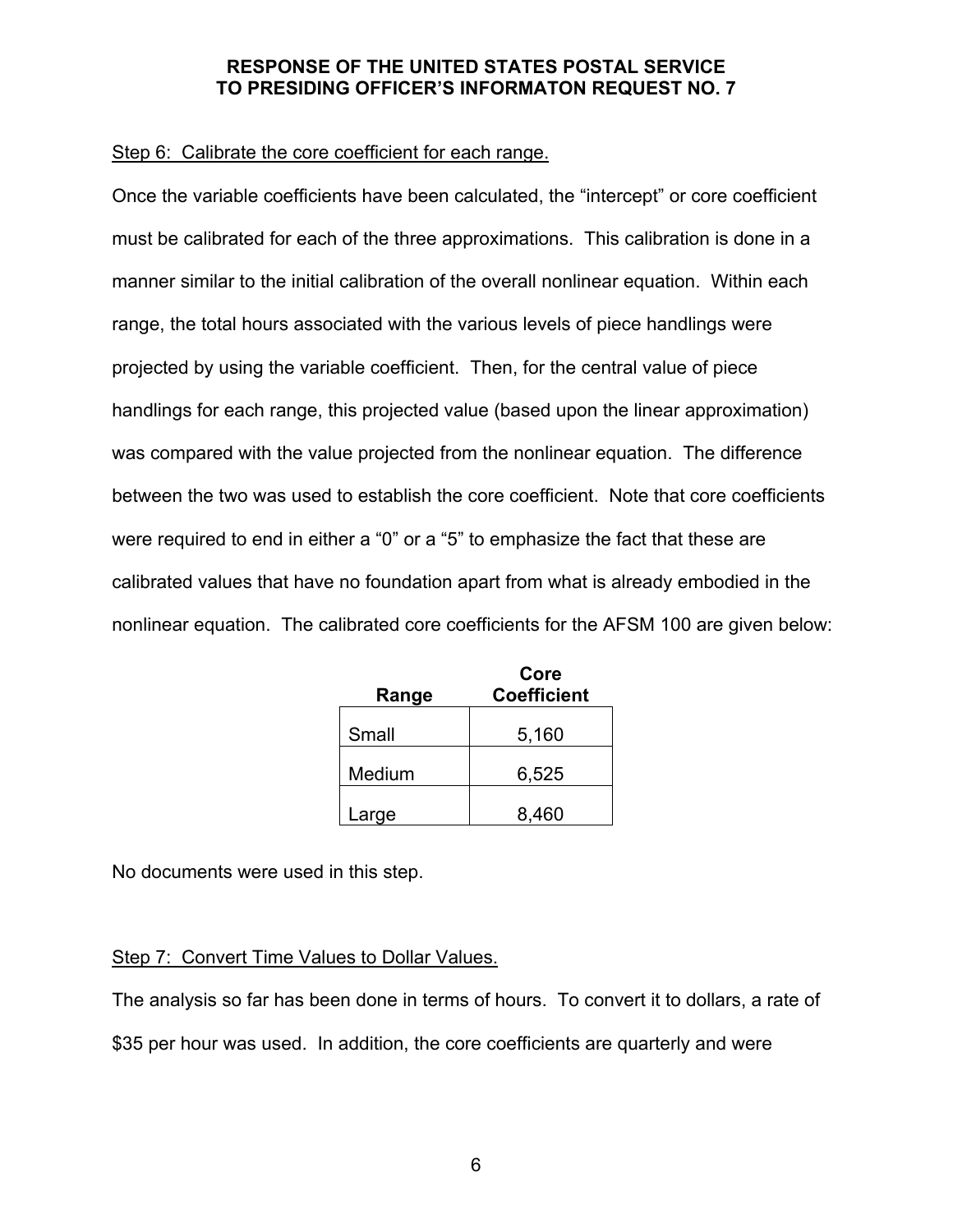multiplied by four to convert to an annual basis. This final step produces the coefficients

provided in response to Presiding Officer's Ruling No. N2006-1/23.

|                 |                | <b>Small</b> |          | <b>Medium</b> |          | Large           |          |
|-----------------|----------------|--------------|----------|---------------|----------|-----------------|----------|
|                 |                | Core         | Variable | Core          | Variable | Core            | Variable |
| <b>AFSM 100</b> | Hours          | 5160         | 0.3272   | 6525          | 0.2363   | 8460            | 0.1825   |
|                 | <b>Dollars</b> | \$722,400    | \$11.45  | \$913,500     | \$8.27   | ,184,400<br>\$1 | \$6.39   |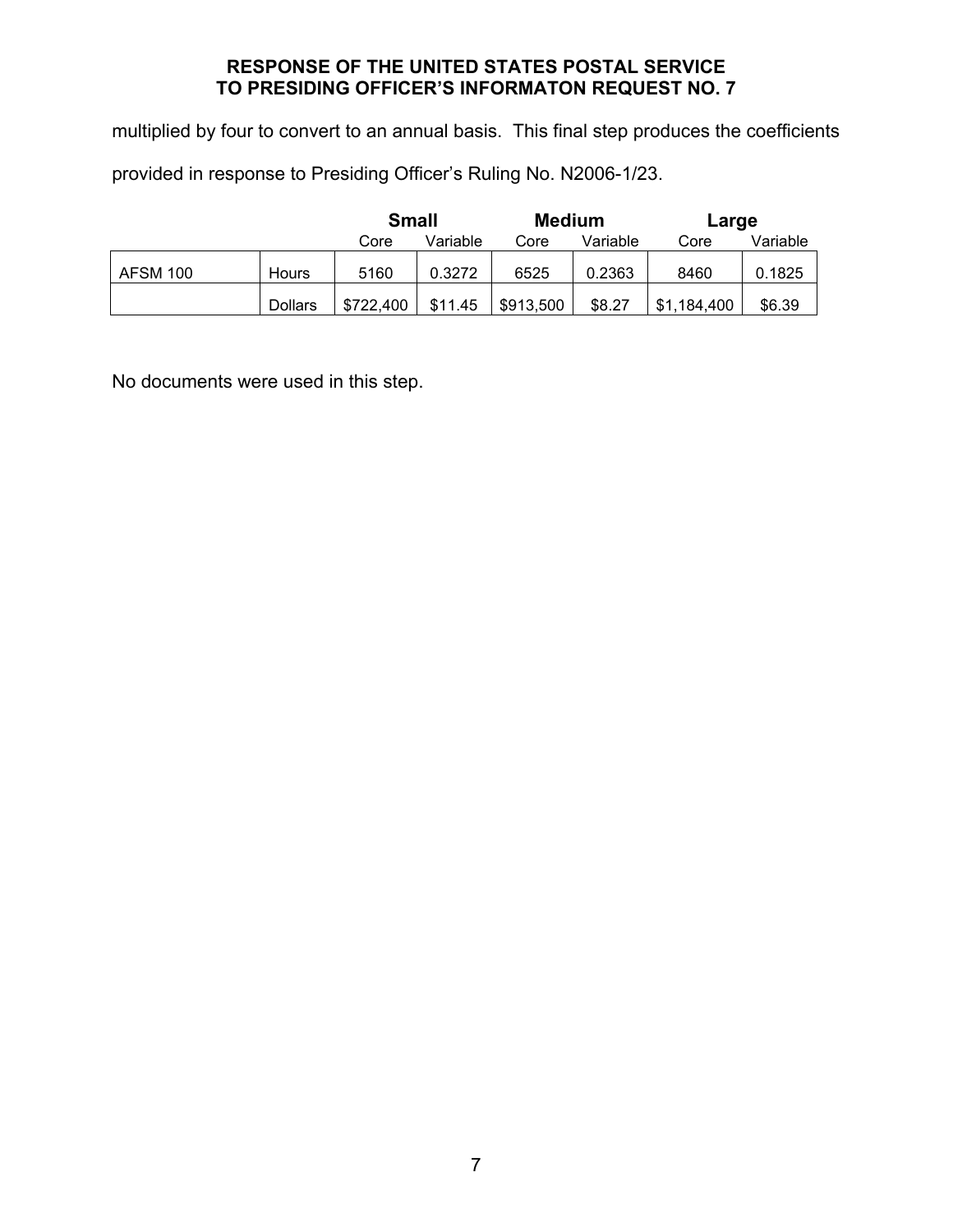# B. THE STEP BY STEP PROCESS FOR CALCULATING THREE PIECE LINEAR APPROXIMATION FOR THE MANUAL FLATS EQUATION

### Step 1: Obtain estimated coefficients for the equation.

The estimated coefficients for the manual flats nonlinear equation were obtained from

witness Bozzo in a document entitled, "NIA-Results.doc." They are reproduced below:

| Variable       | Coefficient |
|----------------|-------------|
| С              | 2.39327     |
| In TPH         | 0.903388    |
| TREND          | $-8.26E-03$ |
| In DEL. POINTS | $-0.05812$  |
| In CAPITAL     | 0.019999    |
| In WAGE        | -0.043835   |
| QTR2           | 0.068513    |
| QTR3           | 0.019071    |
| QTR4           | 0.042686    |
| <b>FY00</b>    | $-0.044893$ |
| <b>FY01</b>    | $-0.051313$ |
| FY02           | $-0.015997$ |
| FY03           | -3.40E-03   |
| FY04           | O           |
| TECH05         | 1.71E-03    |
| TECH06         | 0.05197     |
| TECH39         | 0.044936    |

## Step 2: Calculate form of the equation in levels.

The form of the manual flats equation estimated by witness Bozzo is "double log." This means the equation has following general form:

 $\ln y = \ln \alpha + \beta_1 \ln x + \beta_3 \ln z$ .

Note that there is only one term in workload, x. This makes calculation of the equation in levels straightforward:

$$
y=\alpha\; x^{\beta_1}\quad.
$$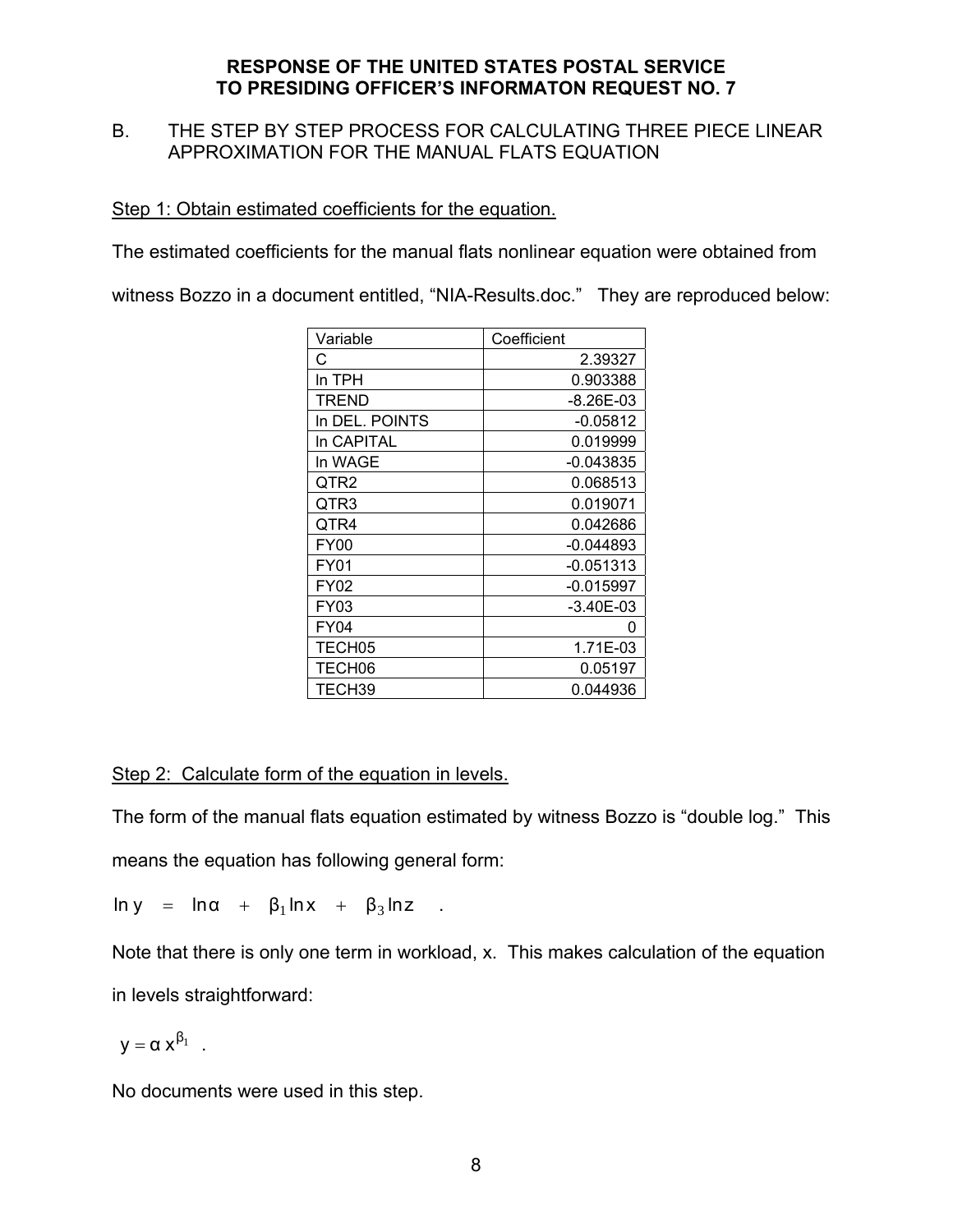Step 3: Identify ranges for each of the 3 approximations.

The ranges for the "small," "medium," and "large" operations are based upon the MODS data for 2004 for the operation. The average quarterly values for piece handlings for the MODS facilities included in the END model were arrayed from smallest to largest. Then the 5%, 25%, 50%, 75% and 95% values were identified. Those values are provided below:

| Distribution |              |
|--------------|--------------|
| <b>Point</b> | <b>Value</b> |
| 5%           | 202.7        |
| 25%          | 859.9        |
| 50%          | 1,642.7      |
| 75%          | 2,897.8      |
| 95%          | 7.683.1      |

The three ranges are then defined as follows:

- "Small" 5% to 25%
- "Medium" 25% to 75%
- "Large" 75% to 95%

No documents were used in this step.

## Step 4: Calibrate equation to operational data.

The manual flats equation has the following nonlinear form, in levels, in the workload variable:

$$
y=\alpha\; x^{\delta_1}\ .
$$

Here, x represents piece handlings. Once the form of the equation is established, it can be calibrated. The first step in the calibration is to center the overall equation on the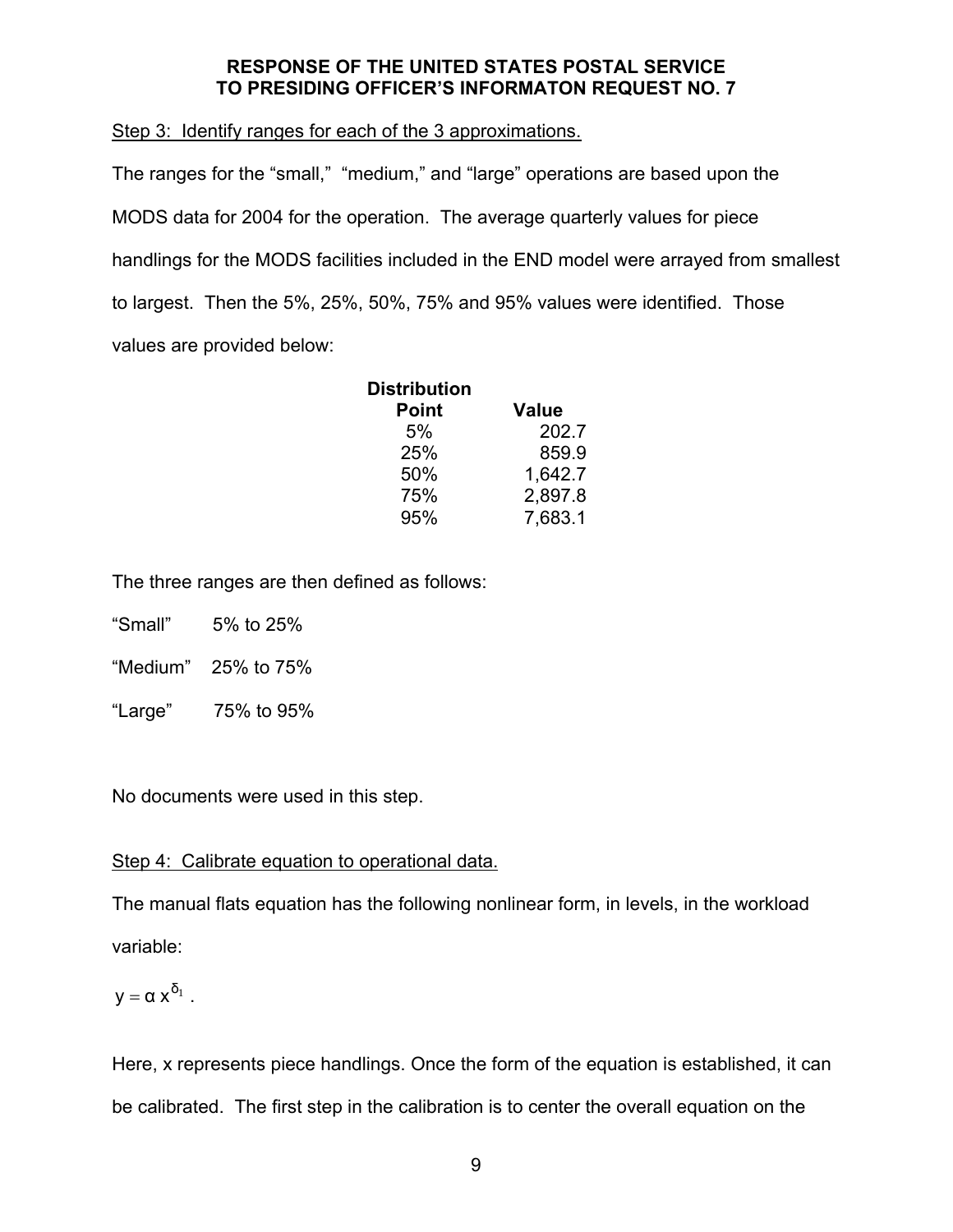2004 workload data for the operation. This is done by entering the median value for piece handlings into the equation and computing the implied value for hours. This implies a corresponding value for productivity (x/y). Calibration then requires adjusting the value for α until the projected productivity at the median level of piece handlings closely approximates the value of productivity found by taking the ratio of median x to median y. Of course, this provides a projected value for y which is quite close to median y.

No documents were used in this step.

#### Step 5: Calculate variable coefficients for each of the three ranges.

A linear approximation, by definition, has a constant slope. That slope measures how time and, therefore, cost varies with workload. Thus, a single value must be calculated for the slope of the linear approximation. That value is termed the "variable" coefficient. To calculate the variable coefficient, a level of granularity for each range must be established. A granularity of twenty steps was chosen. This means the calculation of the overall variable coefficient will depend upon the calculation of the marginal time for twenty changes in values within each range. Note that marginal times can only be calculated for changes in piece handlings, by definition. The twenty individual steps are calculated in the same way for each range. They are calculated according to the following formula:

$$
\sigma_i = \frac{\text{Max}_j - \text{Min}_j}{20}
$$

10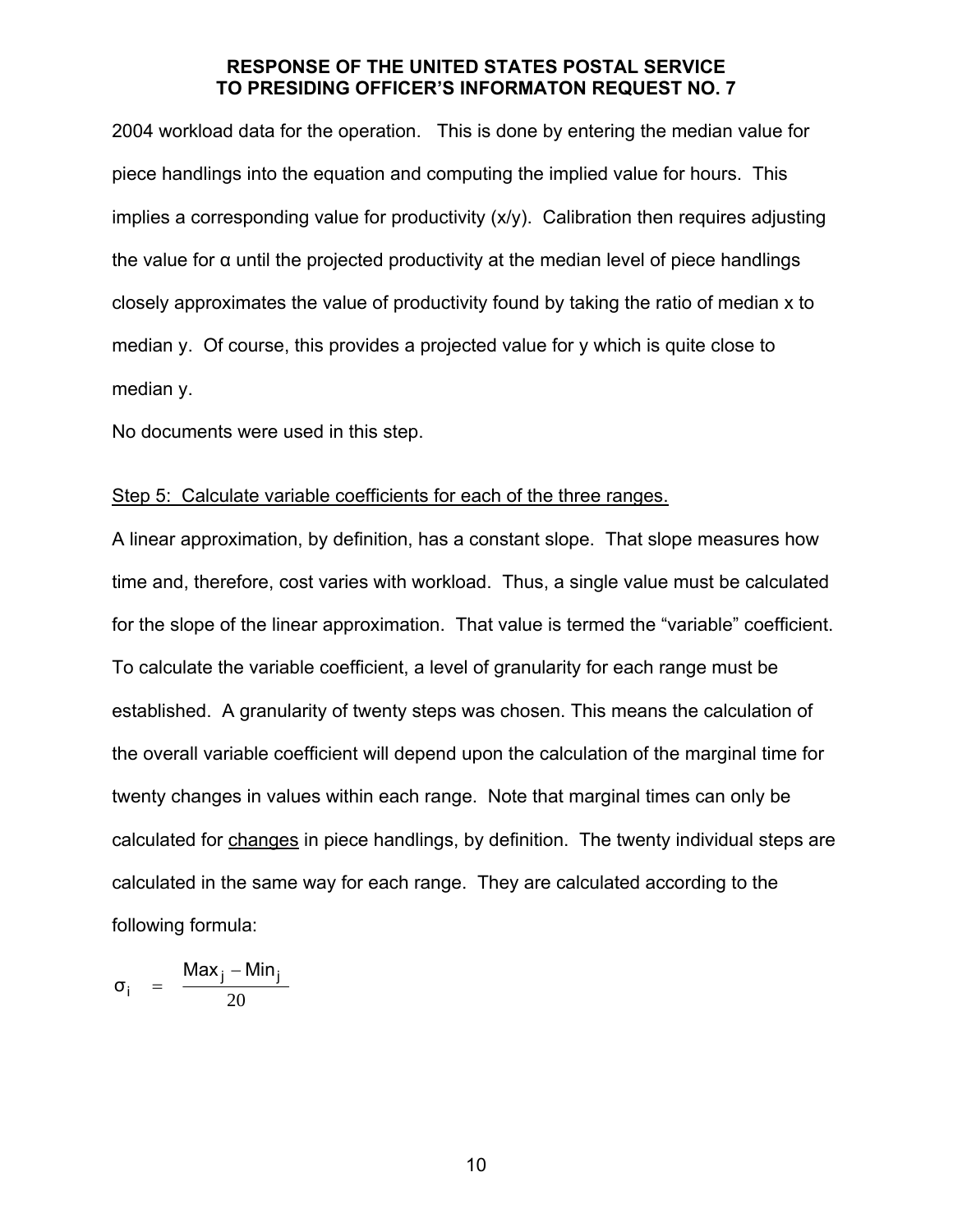This formula produced the following steps for each of the ranges:

| Range  | <b>Step</b> |
|--------|-------------|
| Small  | 32.9        |
| Medium | 101.9       |
| Large  | 239.3       |

Once the steps have been calculated the marginal times can then be calculated for all three ranges. In other words, twenty marginal times were calculated for the small range, 20 marginal times were calculated for the medium range and 20 marginal times were calculated for the large range. The variable coefficient for a range is simply the average of the twenty marginal times within each range. Below are the calculated coefficients for each of the three ranges for the manual flats equation:

|        | <b>Variable</b>    |
|--------|--------------------|
| Range  | <b>Coefficient</b> |
|        |                    |
| Small  | 2.1361             |
|        |                    |
| Medium | 1.8913             |
|        |                    |
| Large  | 1.7051             |

These coefficients measure marginal hours per additional 1000 piece handlings.

No documents were used in this step.

# Step 6: Calibrate the core coefficient for each range.

Once the variable coefficients have been calculated, the "intercept" or core coefficient must be calibrated for each of the three approximations. This calibration is done in a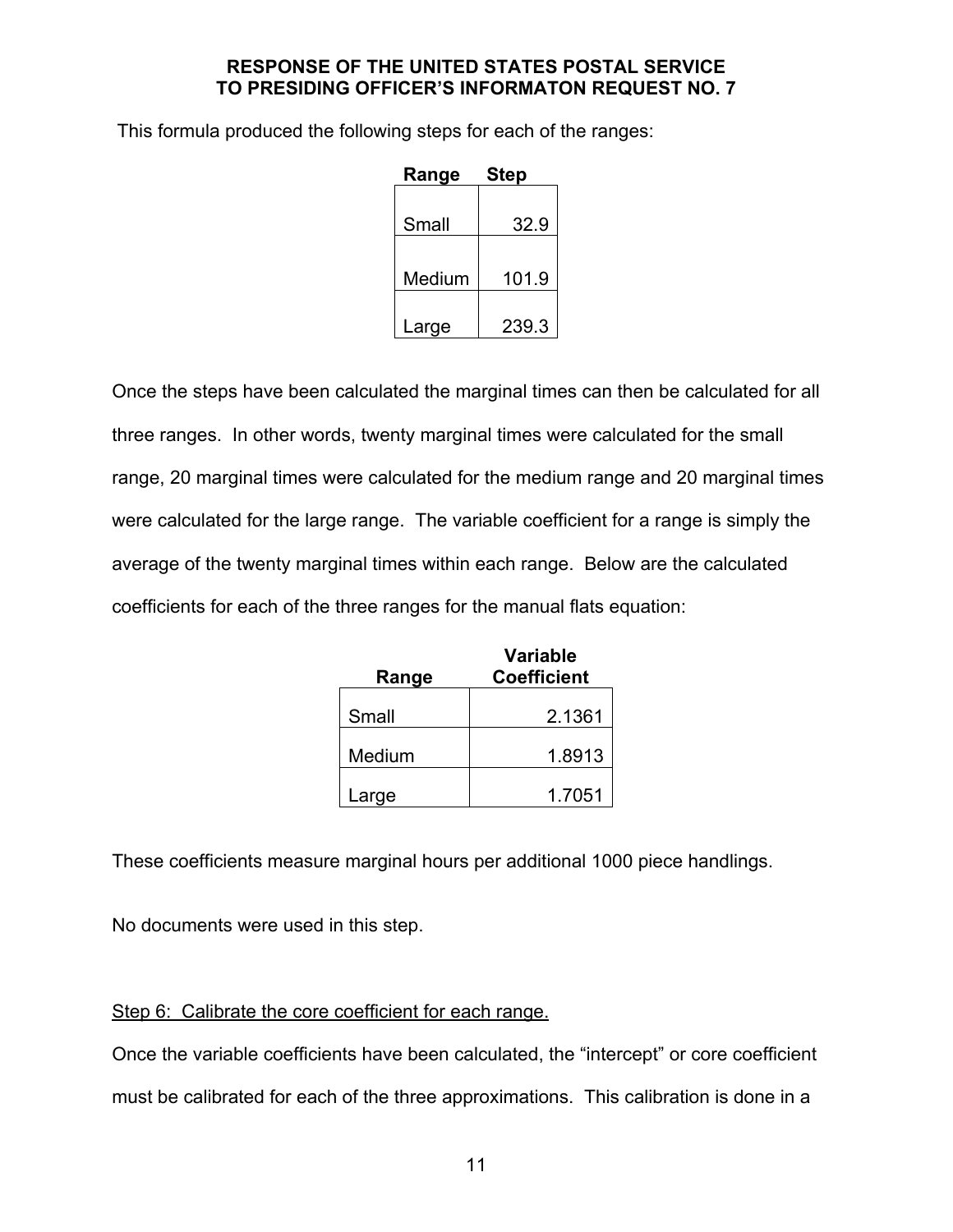manner similar to the initial calibration of the overall nonlinear equation. Within each range, the total hours associated with the various levels of piece handlings were projected by using the variable coefficient. Then, for the central value of piece handlings for each range, this projected value (based upon the linear approximation) was compared with the value projected from the nonlinear equation. The difference between the two was used to establish the core coefficient. Note that core coefficients were required to end in either a "0" or a "5" to emphasize the fact that these are calibrated values that have no foundation apart from what is already embodied in the nonlinear equation. The calibrated core coefficients for the manual flats operation are given below:

| Range  | Core<br><b>Coefficient</b> |
|--------|----------------------------|
| Small  | 110                        |
| Medium | 335                        |
| Large  | 880                        |

No documents were used in this step.

# Step 7: Convert Time Values to Dollar Values.

The analysis so far has been done in terms of hours. To convert it to dollars, a rate of \$35 per hour was used. In addition, the core coefficients are quarterly and were there multiplied by four to convert to an annual basis. This final step produces the coefficients provided in response to Presiding Officer's Ruling No. N2006-1/23.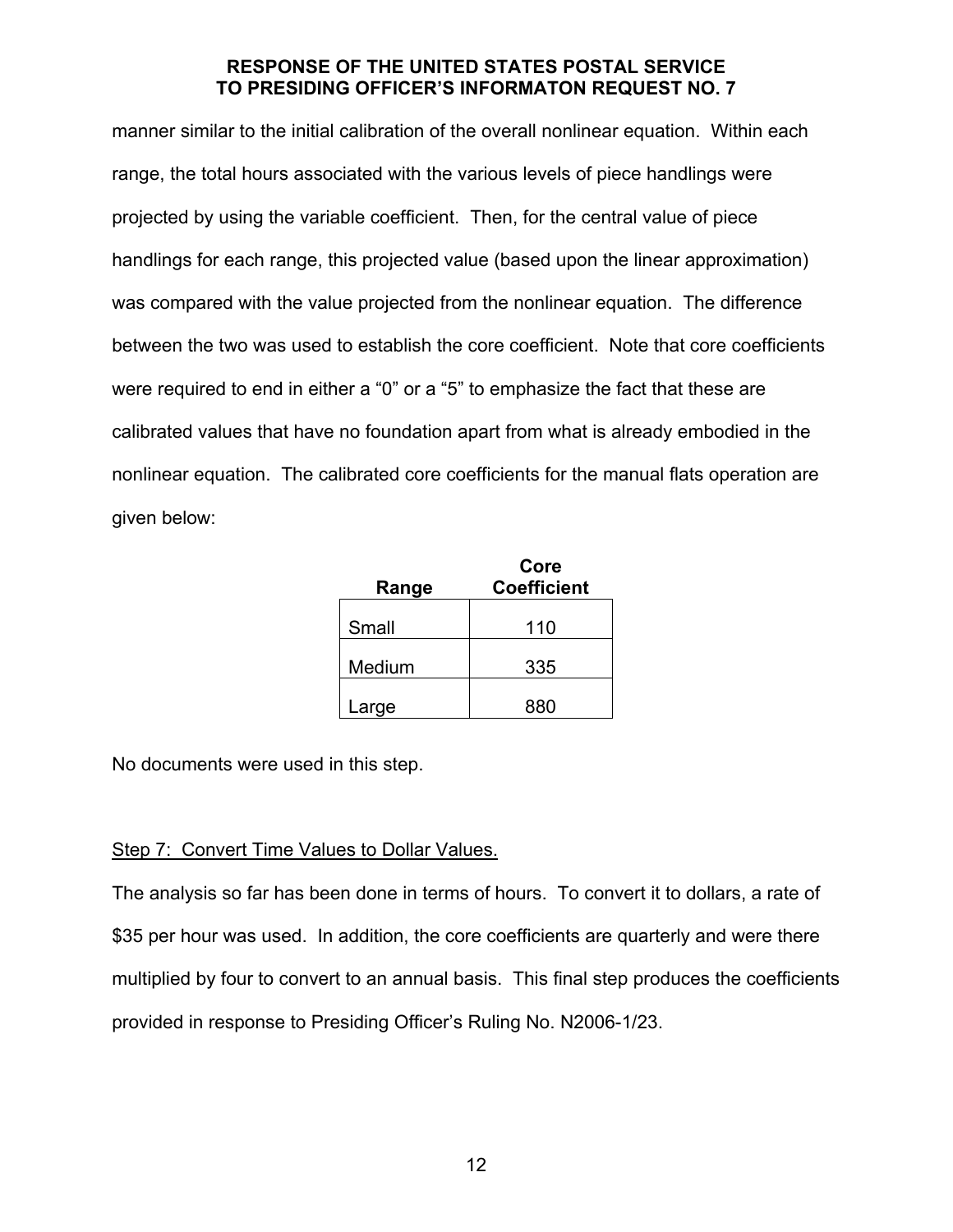|              |                | <b>Small</b> |          | <b>Medium</b> |          | Large     |          |
|--------------|----------------|--------------|----------|---------------|----------|-----------|----------|
|              |                | Core         | Variable | Core          | Variable | Core      | Variable |
| Manual Flats | Hours          | 110          | 2.1361   | 335           | 1.8913   | 880       | 1.7051   |
|              | <b>Dollars</b> | \$15,400     | \$74.76  | \$46,900      | \$66.20  | \$123,200 | \$59.68  |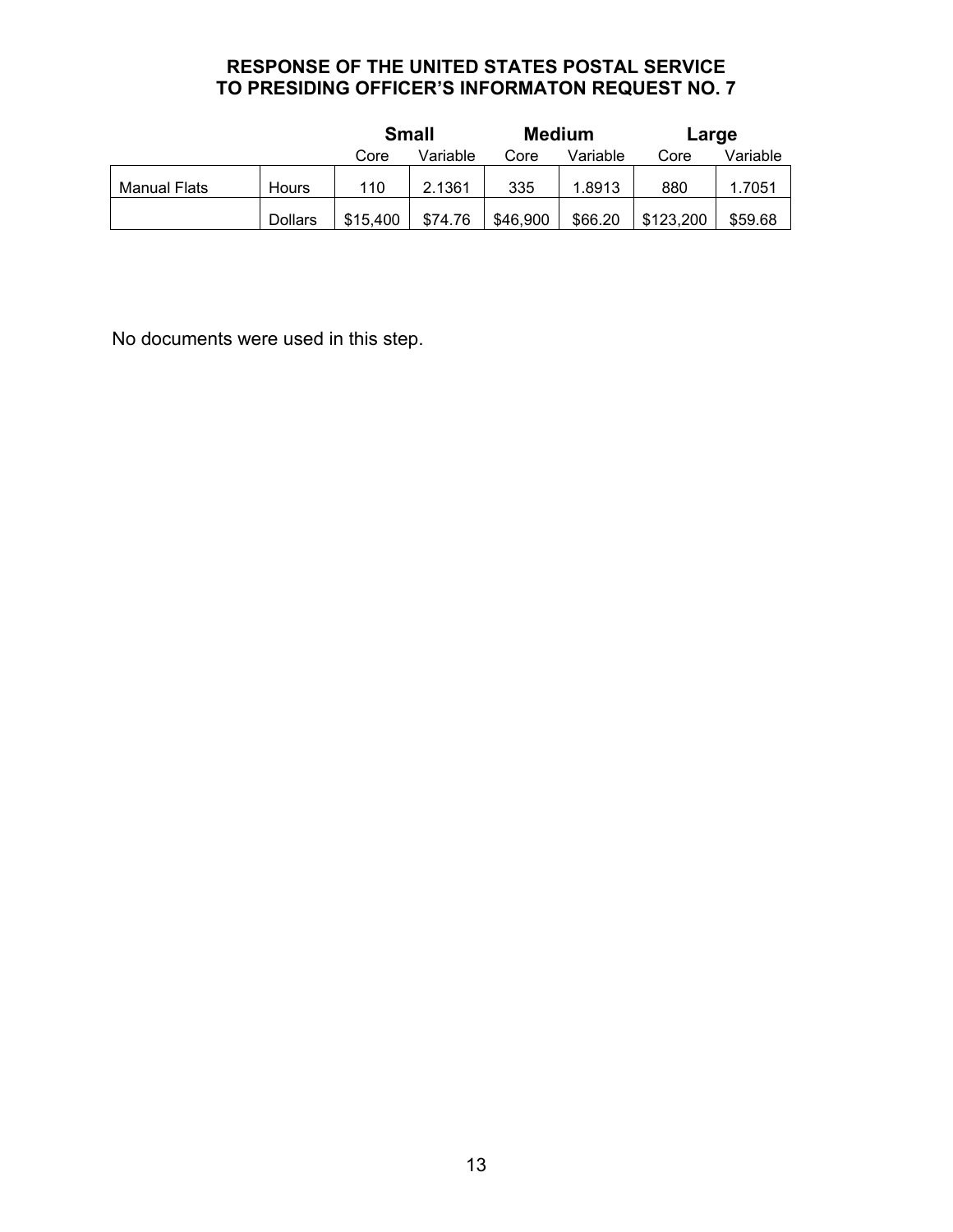# C. THE STEP BY STEP PROCESS FOR CALCULATING THREE PIECE LINEAR APPROXIMATION FOR THE APPS EQUATION

#### Step 1: Obtain estimated coefficients for the equation.

Because it was a new technology, the Postal Service did not have sufficient experience with the APPS operation to permit witness Bozzo to estimate an equation for the operation. Thus, a proxy had to be selected. The SPBS operation was selected. According to witness Bozzo's Docket No. R200**5**-1 testimony (USPS-T-12 at 49), the variability for the SPBS operation was 0.77. This value was applied to APPS operation.

#### Step 2: Calculate form of the equation in levels.

Because it uses the least number of borrowed coefficients and requires the fewest assumptions about coefficients, the form of the APPS equation is assumed to be double log. This means the equation has following general form:

$$
\ln y = \ln \alpha + \beta_1 \ln x + \beta_3 \ln z
$$

Note that there is only one term in workload, x. This makes calculation of the equation in levels straightforward:

$$
y=\alpha\;x^{\beta_1}
$$

No documents were used in this step.

## Step 3: Identify ranges for each of the 3 approximations.

The ranges for the "small," "medium," and "large" operations could not based upon the MODS data for 2004 for the APPS operation, as it was a new technology. Instead, the ranges were based upon the operations that were assumed to move to the APPS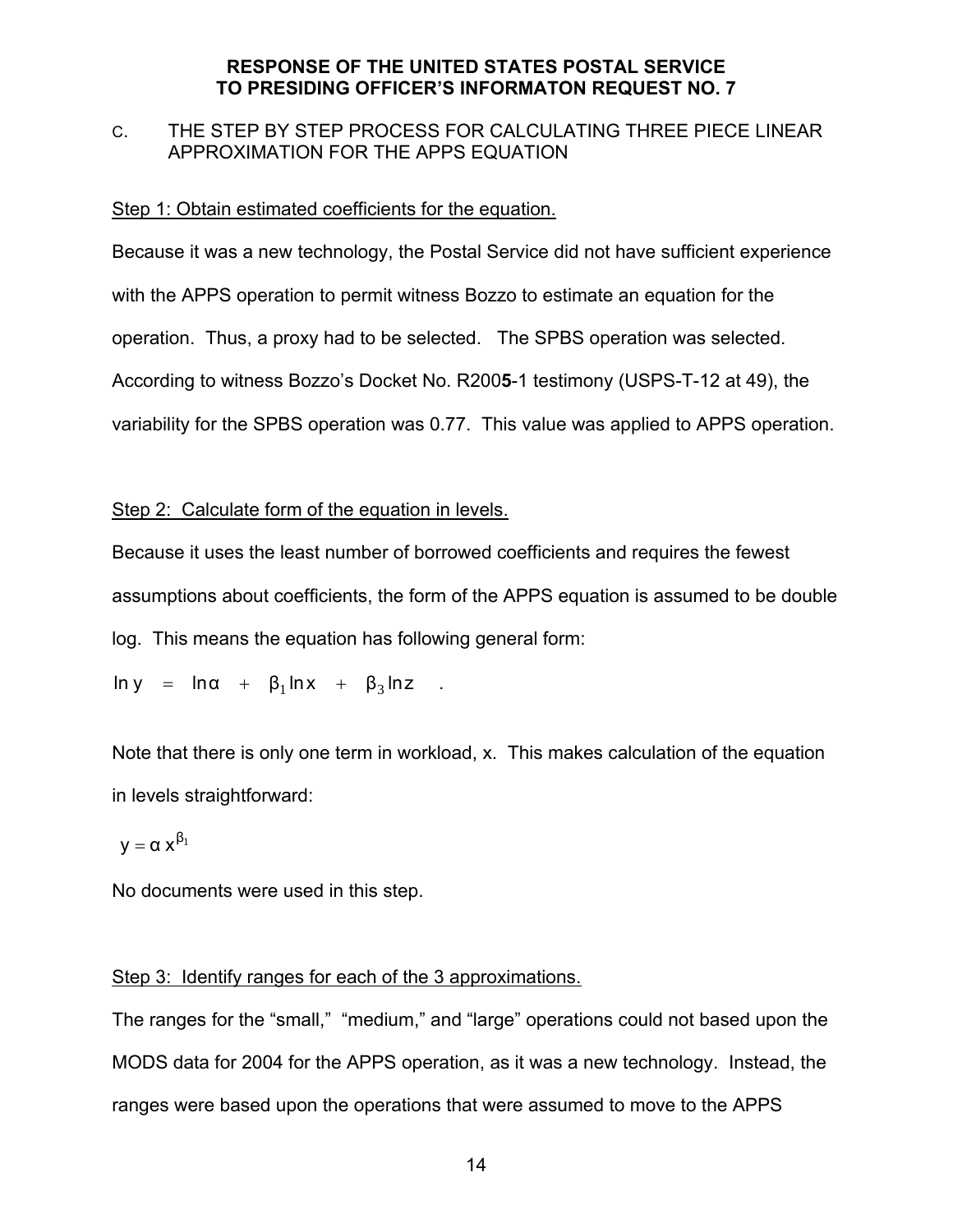operation: the manual Priority operation, the SPBS Priority operation, and the manual parcel operation. The ranges were based upon the sums of the piece handlings for these operations. The average quarterly values for piece handlings for the MODS facilities included in the END model were arrayed from smallest to largest. Then, the 5%, 25%, 50%, 75% and 95% values were identified. Those values are provided below:

| <b>Distribution</b> |              |
|---------------------|--------------|
| <b>Point</b>        | <b>Value</b> |
| 5%                  | 136.6        |
| 25%                 | 630.6        |
| 50%                 | 1,433.4      |
| 75%                 | 3,381.9      |
| 95%                 | 13,110.2     |

The three ranges are then defined as follows:

"Small" 5% to 25%

"Medium" 25% to 75%

"Large" 75% to 95%

No documents were used in this step.

# Step 4: Calibrate equation to operational data.

The APPS equation has the following nonlinear form, in levels, in the workload variable:

$$
y=\alpha\; x^{\delta_1}\ .
$$

Here, x represents piece handlings. Once the form of the equation is established, it can be calibrated. The first step in the calibration is to center the overall equation on the 2004 workload data for the operation. This is done by entering the median value for piece handlings into the equation and computing the implied value for hours. This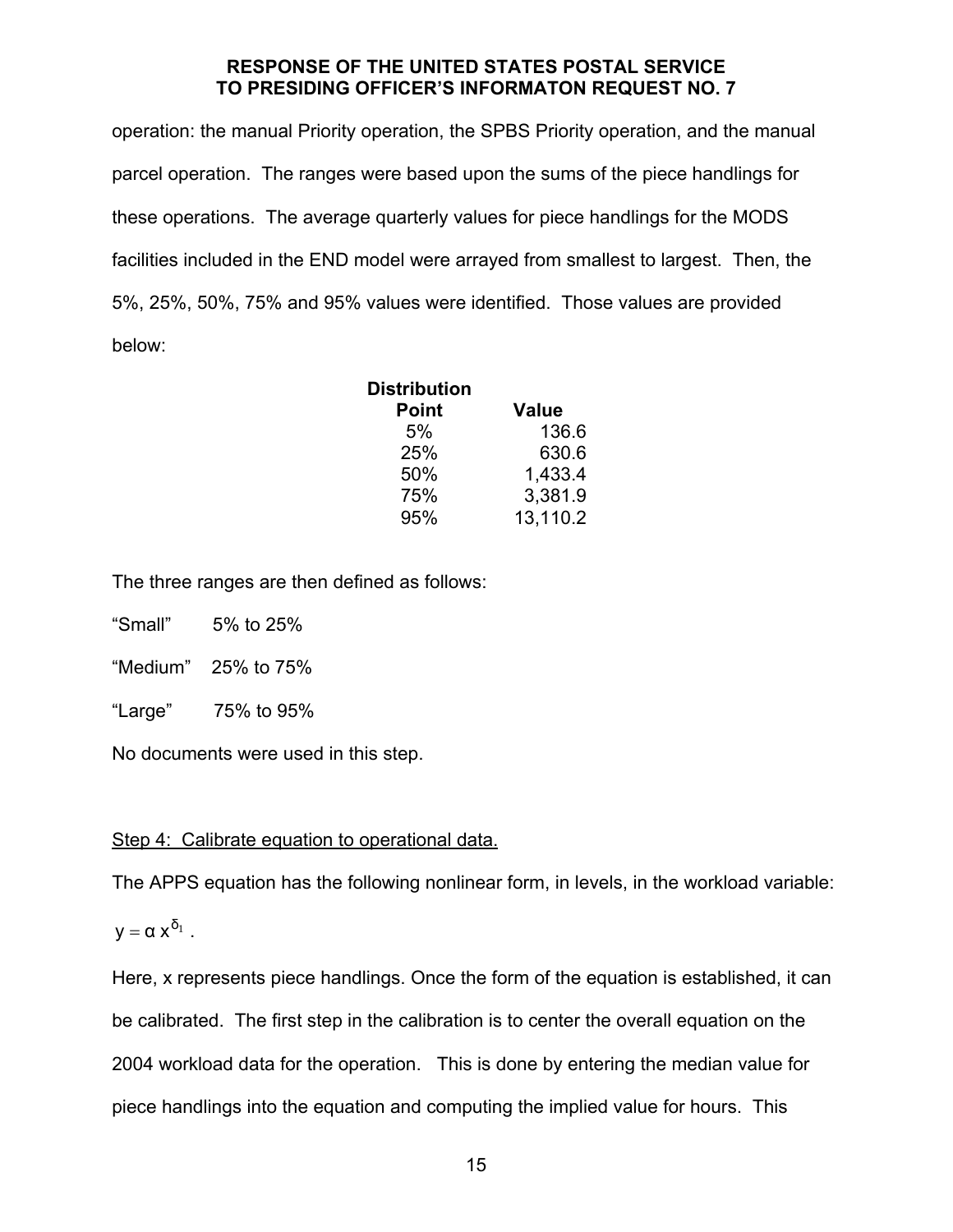implies a corresponding value for productivity (x/y). Calibration then requires adjusting the value for  $\alpha$  until the projected productivity at the median level of piece handlings closely approximates the value of productivity found by taking the ratio of median x to median y. Of course, this provides a projected value for y which is quite close to median y.

No documents were used in this step.

#### Step 5: Calculate variable coefficients for each of the three ranges.

A linear approximation, by definition, has a constant slope. That slope measures how time and, therefore, cost varies with workload. Thus, a single value must be calculated for the slope of the linear approximation. That value is termed the "variable" coefficient. To calculate the variable coefficient, a level of granularity for each range must be established. A granularity of twenty steps was chosen. This means the calculation of the overall variable coefficient will depend upon the calculation of the marginal time for twenty changes in values within each range. Note that marginal times can only be calculated for changes in piece handlings, by definition. The twenty individual steps are calculated in the same way for each range. They are calculated according to the following formula:

$$
\sigma_i = \frac{\text{Max}_j - \text{Min}_j}{20}
$$

16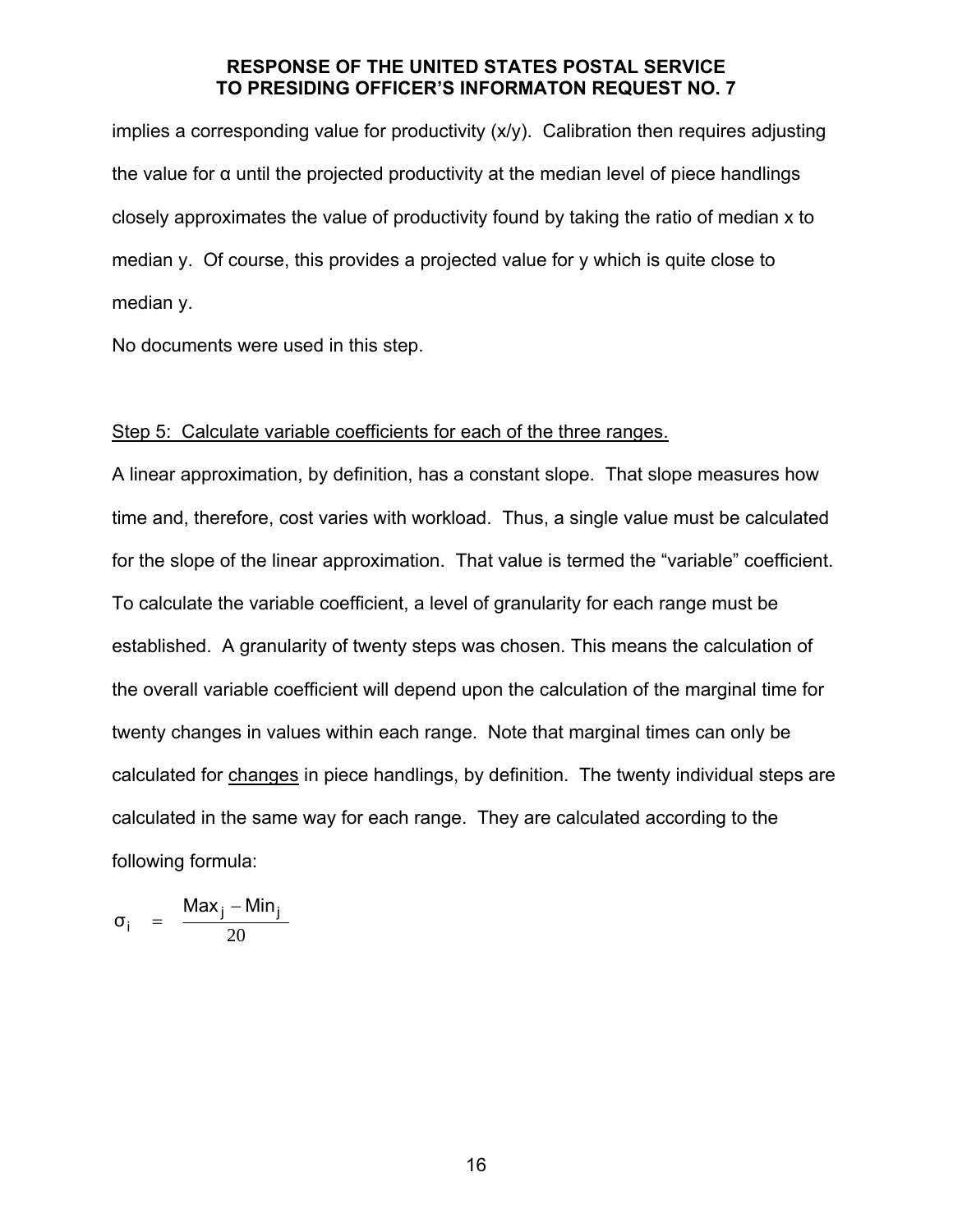This formula produced the following steps for each of the ranges:

| Range  | <b>Step</b> |  |  |  |
|--------|-------------|--|--|--|
| Small  | 494.0       |  |  |  |
| Medium | 2,751.3     |  |  |  |
| Large  | 9,728.3     |  |  |  |

Once the steps have been calculated, the marginal times can then be calculated for all three ranges. In other words, twenty marginal times were calculated for the small range, 20 marginal times were calculated for the medium range and 20 marginal times were calculated for the large range. The variable coefficient for a range is simply the average of the twenty marginal times within each range. Below are the calculated coefficients for each of the three ranges for the APPS equation:

|        | <b>Variable</b>    |  |  |  |
|--------|--------------------|--|--|--|
| Range  | <b>Coefficient</b> |  |  |  |
|        |                    |  |  |  |
| Small  | 2.1759             |  |  |  |
|        |                    |  |  |  |
| Medium | 1.6588             |  |  |  |
|        |                    |  |  |  |
| Large  | 1.2314             |  |  |  |

These coefficients measure marginal hours per additional 1000 piece handlings.

No documents were used in this step.

# Step 6: Calibrate the core coefficient for each range.

Once the variable coefficients have been calculated, the "intercept" or core coefficient must be calibrated for each of the three approximations. This calibration is done in a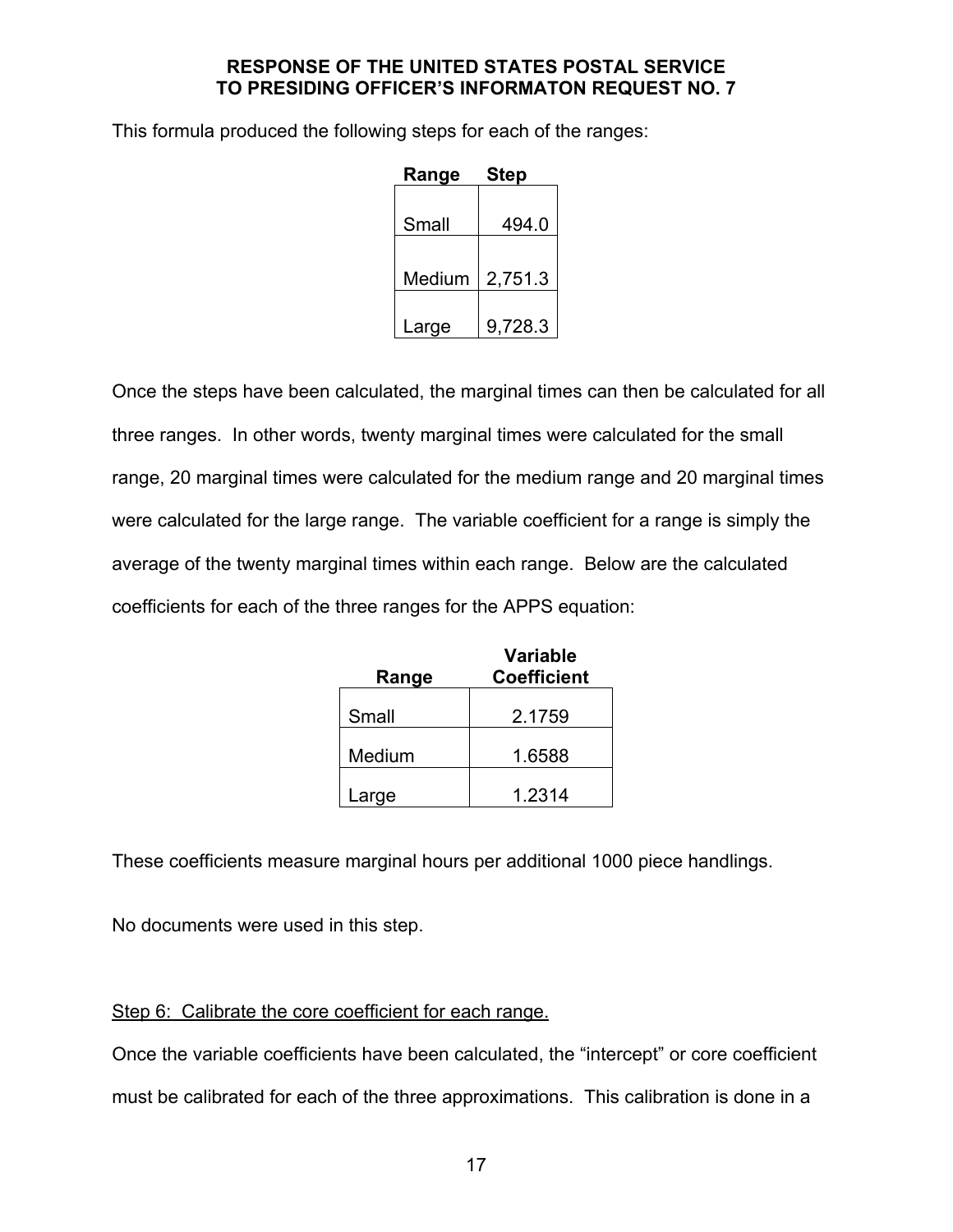manner similar to the initial calibration of the overall nonlinear equation. Within each range, the total hours were associated with the various levels of piece handlings were projected by using the variable coefficient. Then, for the central value of piece handlings for each range, this projected value (based upon the linear approximation) was compared with the value projected from the nonlinear equation. The difference between the two was used to establish the core coefficient. Note that core coefficients were required to end in either a "0" or a "5" to emphasize the fact that these are calibrated values that have no meaning apart from what is already embodied in the nonlinear equation. The calibrated core coefficients for the APPS operation are given below:

| Range  | Core<br><b>Coefficient</b> |
|--------|----------------------------|
|        |                            |
| Small  | 410                        |
|        |                            |
| Medium | 1,010                      |
|        |                            |
| Large  | 2,735                      |

No documents were used in this step.

# Step 7: Convert Time Values to Dollar Values.

The analysis so far has been done in terms of hours. To convert it to dollars, a rate of \$35 per hour was used. In addition, the core coefficients are quarterly and were multiplied by four to convert to an annual basis. This final step produces the coefficients provided in response to Presiding Officer's Ruling No. N2006-1/23.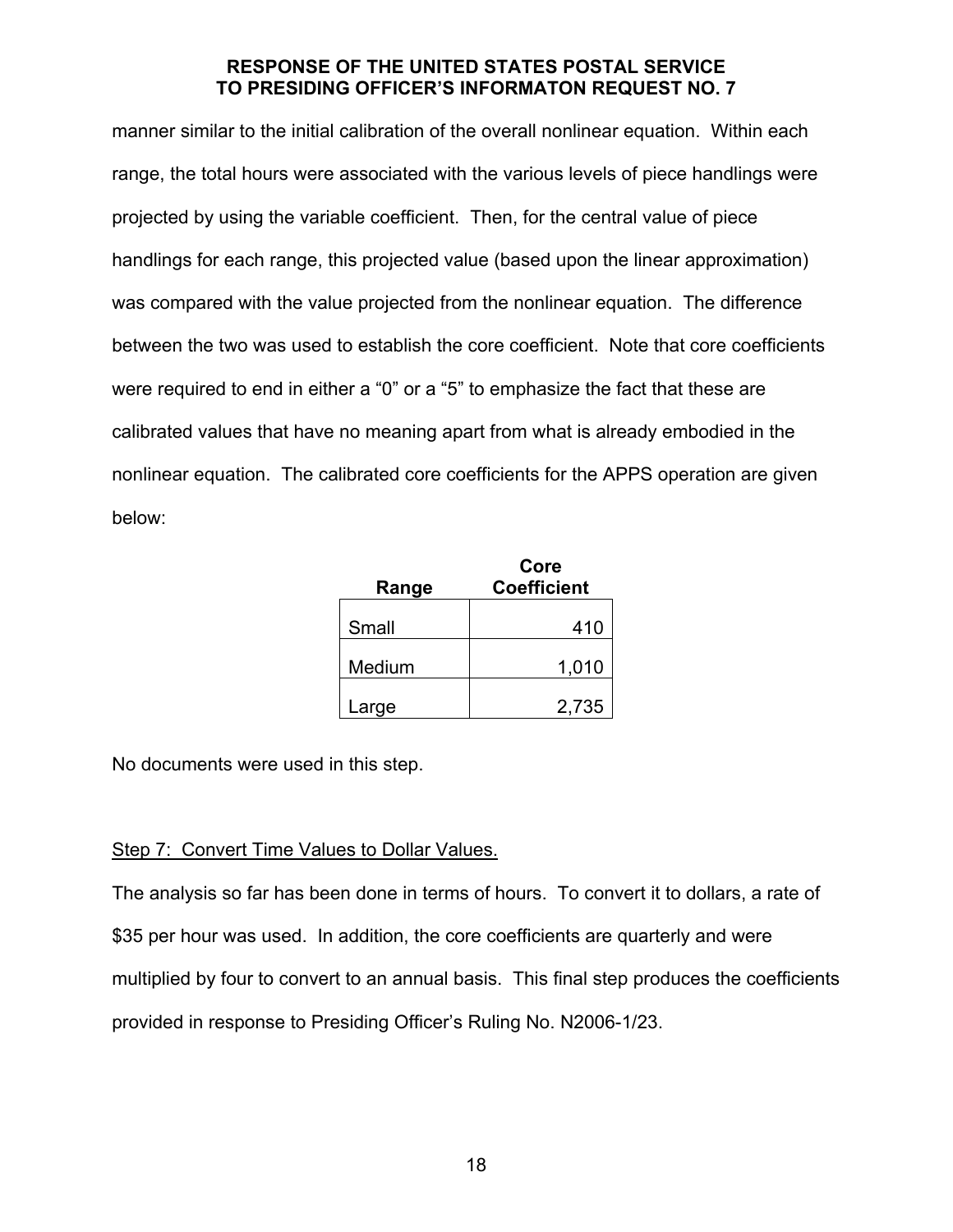|             |                | <b>Small</b> |          | <b>Medium</b> |          | Large     |          |
|-------------|----------------|--------------|----------|---------------|----------|-----------|----------|
|             |                | Core         | Variable | Core          | Variable | Core      | Variable |
| <b>APPS</b> | Hours          | 410          | 2.1759   | 1010          | 1.6588   | 2735      | 1.2314   |
|             | <b>Dollars</b> | \$57,400     | \$76.15  | \$141,400     | \$58.06  | \$382,900 | \$43.10  |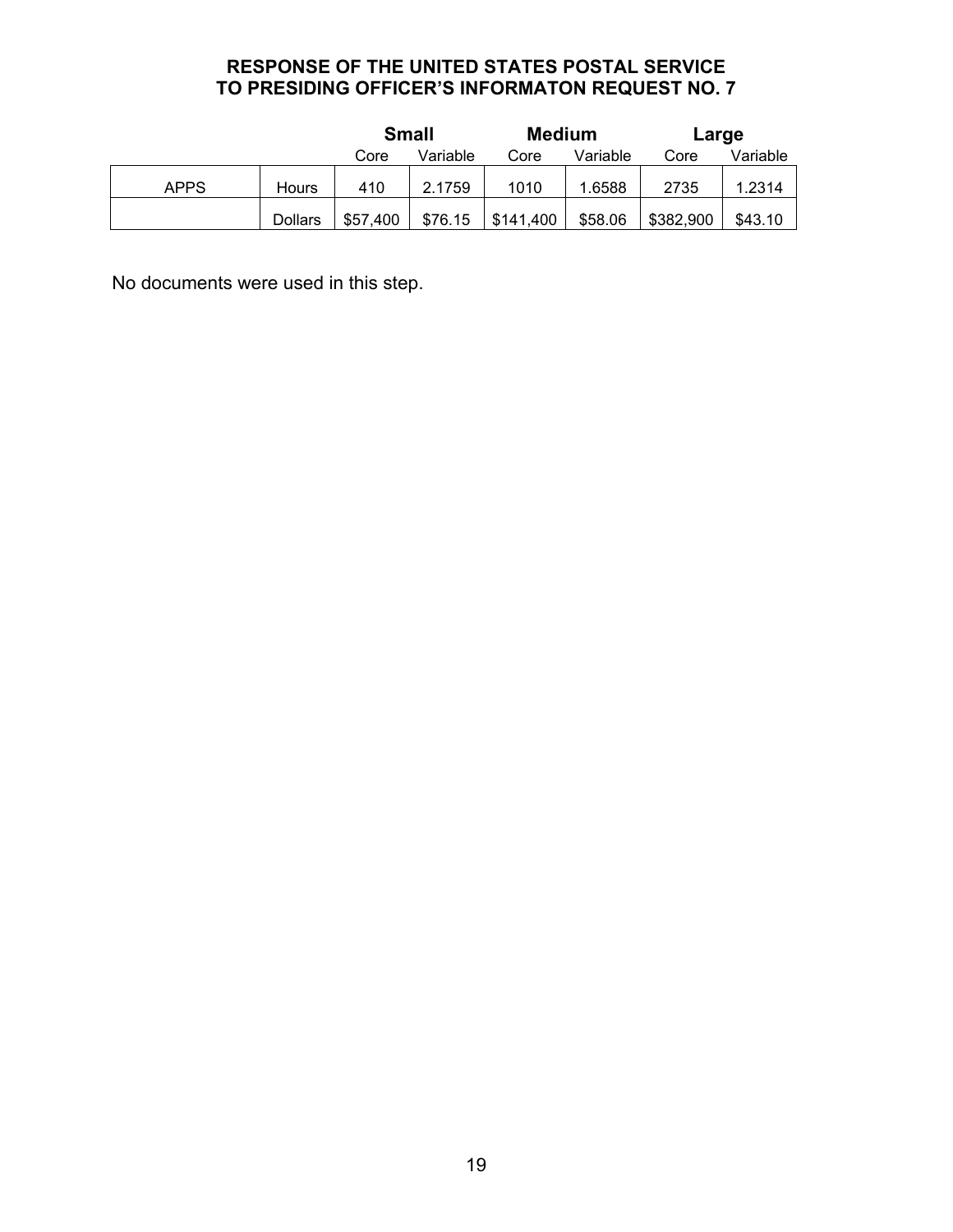**6.** Supplemental Response of the United States Postal Service to Presiding Officer's Information Request No. 4, Question 6.d., states that the theoretical network "could result in the upgrade of 2,507 and downgrade of 2,701 First-Class pairs. Recognizing that this number is theoretical and subject to change, please provide the aggregate volume associated with the upgraded pairs and the aggregate volume associated with the downgraded pairs.

# **RESPONSE:**

The total aggregated First-Class Mail Single Piece Letter volume estimate for the

upgrade of 2,507 First-Class Mail origin-destination pairs is 183,863,687 out of

approximately 42 billion pieces and the total aggregated First-Class Mail Single Piece

Letter volume estimated for the downgrade of 2,701 origin-destination pairs is

834,527,579 pieces out of approximately 42 billion pieces.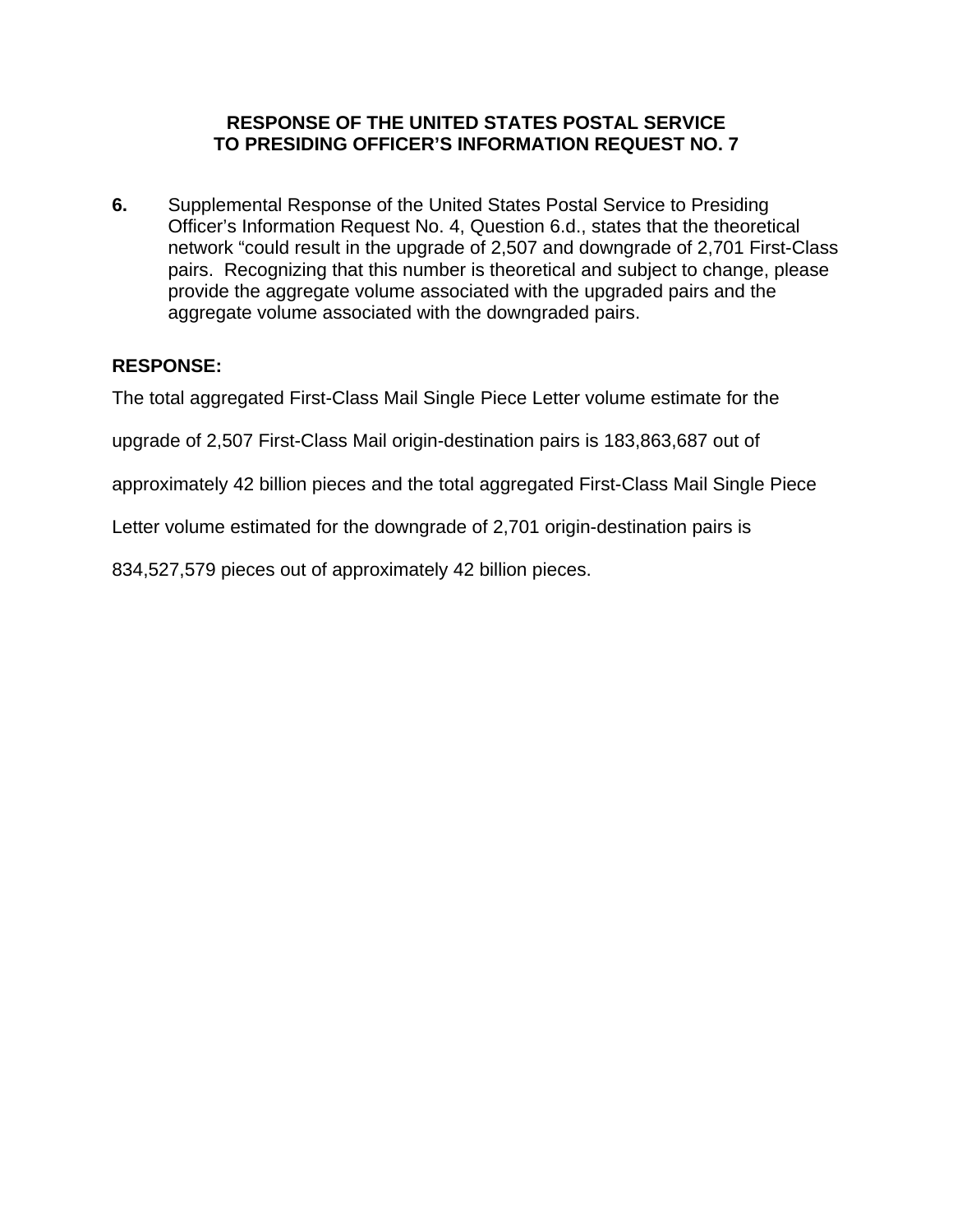- **8.** Library Reference 17, at pages 4-5, lists cost functions for 14 direct sorting operations and five allied operations that the END optimization model individually models. It linearizes these cost functions, and assigns a size category to each operation at each facility covered by the model. For a given 3-digit ZIP area, the model purports to separately assign each operation to the facility where the operation can be performed at least cost. Many of these operations, however, appear to be interdependent. For example, it would appear infeasible to assign outgoing letter-shaped processing operations (AFCS, OCR, and DBCS) that are of different sizes to different facilities.
	- a. Does the END model constrain the separate assignment of operations that are interdependent?
	- b. Library Reference 17, at page 5, says "the model does not contemplate 'consolidating' facing and canceling operations. These operations will thus stay in the P&DCs." If outgoing OCR and BCS operations are consolidated, but facing and canceling operations are not, could this result in inadequate capacity in the facing and canceling operation at the gaining facility?

## **RESPONSE:**

a. Yes. The distribution concept defines which operations must be assigned

together. For example, the RDC concept assigns DBCS operations to one

Originating Facility, Originating Concentrator, Destinating Disperser,

Destinating Facility. All of the OF roles are assigned by the model, not

just 1 operation. The role is assigned to a facility type by shape

depending on the concept modeled. For example, OF-LTTR-DBCS would

be assigned to a Local Processing Center; whereas, OC-LTTR-DBCS

would be assigned to an LPC based on how the network design was

modeled.

b. The statement in USPS Library Reference N2006-1/17 was addressing the fact that there are some operations that are small and do not have much impact on the overall network. What this example is referring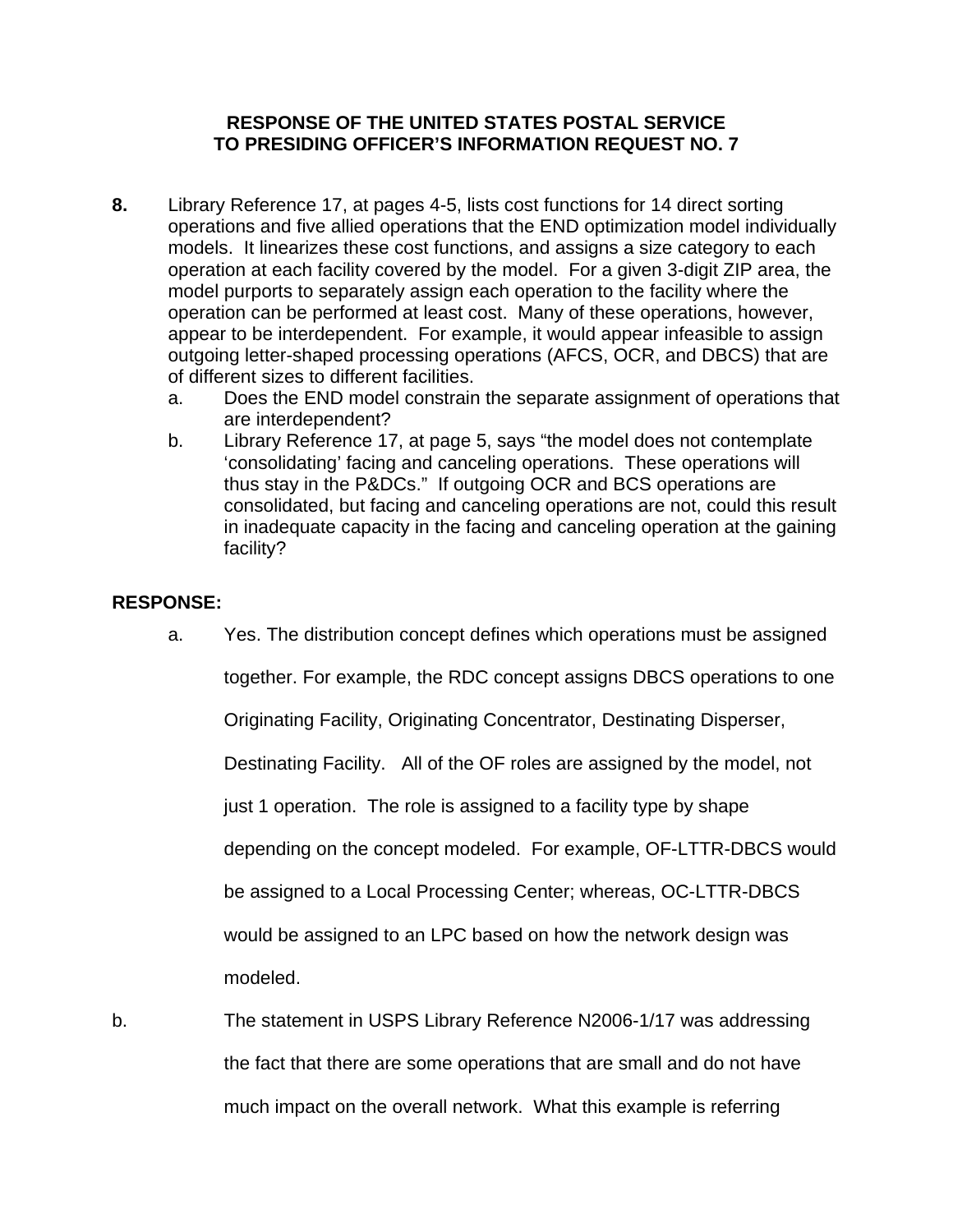# **RESPONSE to Question 8 (continued)**:

 to is the facing and canceling operations that take place outside of the AFCS, such as micro-marks, hand cancellation and facing operations. The model does include these costs indirectly as stated on page 5 of the Model Requirements Report (USPS-LR-N2006-1/17) more simply by utilizing a ratio approach. The model does contemplate consolidating AFCS cancellation operations, and a cost function was developed and provided for the AFCS operation.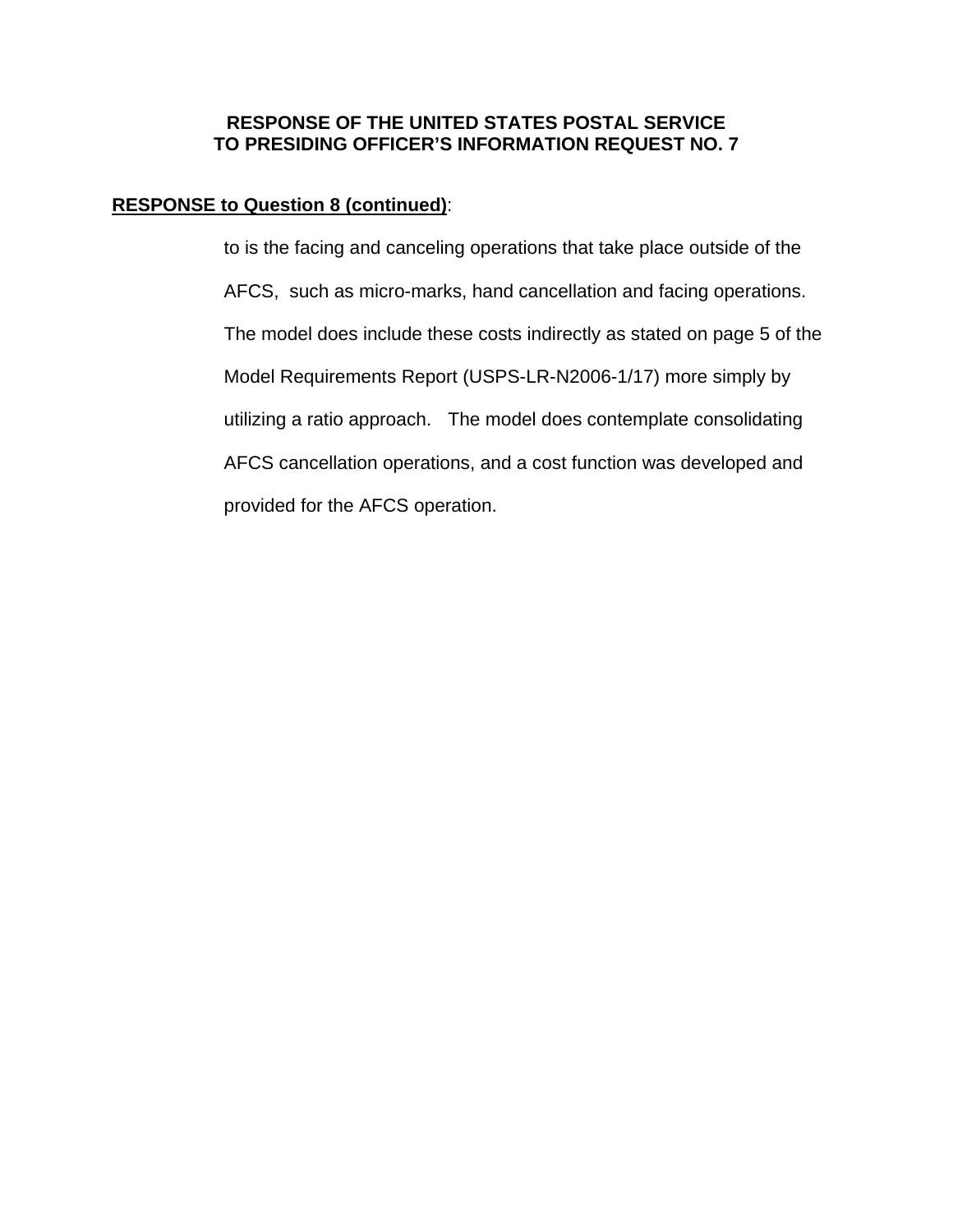### **9.** Library Reference 18, at page iv, says

 [e]very scenario used to stress the model … generates results showing that over 100 campuses could be closed (the v3.7 model run validated by the IV & V team shows almost 150 campuses being closed). The Postal Service will have to formulate a plan to deal with the impact of such closures.

- a. In determining the cost of the future network against which the Postal Service would validate an AMP if it were initiated today, does the END optimization model include fixed facility costs for facilities that are not assigned volume for any modeled operations?
- b. Has the END optimization model been modified in this regard since it was evaluated by the IV &V team?

#### **RESPONSE:**

- a. The \$750 million estimated savings associated with the proposed future network does not include the fixed cost savings of facilities which do not have mail processing assigned. While fixed cost is modeled, the ultimate use of a given facility (which did not have mail assigned) is unknown at this time, and therefore the savings of fixed cost was not included.
- b. The model continues to use three cost inputs. The first is an operational cost that is the operation cost by size. The second cost input into the optimization model is the facility fixed costs, that is those costs associated with the facility infrastructure that do not change regardless of the amount of mail processed, such as lease costs. The third cost element input into the optimization model is